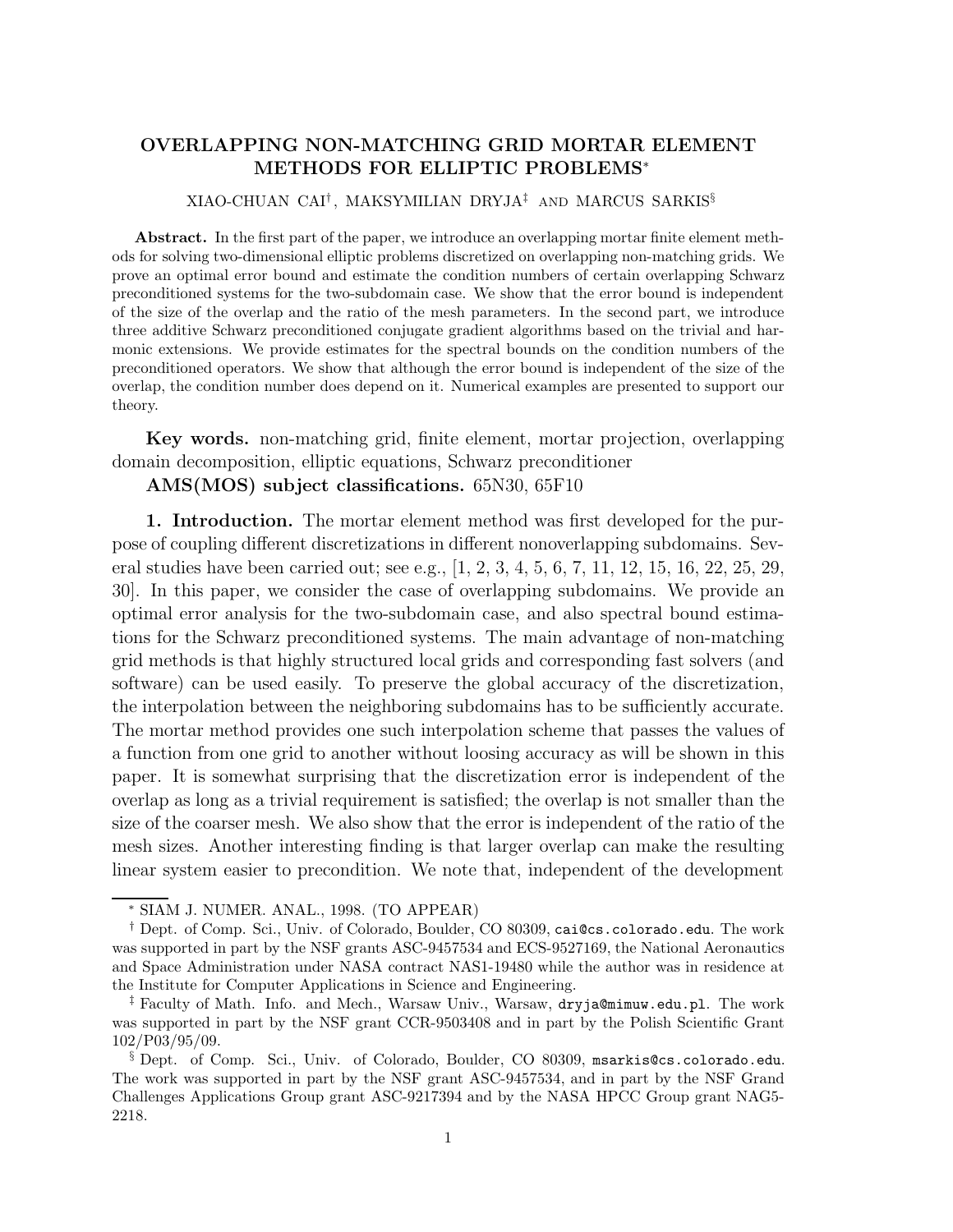of mortar based methods, overlapping non-matching grids techniques have been used for more than ten years by computational engineers in many large scale simulations as a way to reduce the cost of grid generation. The methods are often referred to as the Chimera methods or overset grid methods ([13, 20, 26]).

We are interested in solving the following elliptic variational problem: Find  $u^* \in$  $H_0^1(\Omega)$ , such that

(1) 
$$
a(u^*, v) = f(v), \forall v \in H_0^1(\Omega),
$$

where

$$
a(u, v) = \int_{\Omega} \nabla u \cdot \nabla v \, dx \text{ and } f(v) = \int_{\Omega} fv \, dx.
$$

Here  $f(x) \in L^2(\Omega)$  is a given function and  $\Omega = \Omega_1 \cup \Omega_2$  an open polygonal domain in  $\mathbb{R}^2$ . We assume that both  $\Omega_1$  and  $\Omega_2$  are open polygonal domains and that the diameters of  $\Omega$ ,  $\Omega_1$  and  $\Omega_2$  are of order 1. We shall introduce two independent triangulations on  $\Omega_1$  and  $\Omega_2$ , respectively, and a mortar element method defined on the union of the two, generally non-matching, triangulations. We assume that  $u^*$ satisfies the following local regularity conditions:

$$
u^*|_{\Omega_i} \in H^{1+\tau_i}(\Omega_i), \text{ and } 0 < \tau_i \le 1
$$

for  $i = 1, 2$ . No global regularity of  $u^*$  is assumed.

As mentioned earlier a lot of work has been done in the area of non-overlapping non-matching grid methods. There are also several methods that use overlapping nonmatching grid preconditioners for matrix problems obtained from non-overlapping discretization schemes; see [12, 15]. Some very interesting recent development in using overlapping non-matching grid methods can be found, for examples, in the papers of Kuznetsov [23], Blake [8] and Cai, Mathew and Sarkis [10]. However, to the best of our knowledge, this is the first paper that provides an optimal error analysis for the overlapping mortar element method.

To avoid unnecessary complications, we restrict our discussion to Poisson's equation with zero Dirichlet boundary condition. The extension to the smooth variable coefficient case is straightforward. The paper is organized as follows. In Section 2, we introduce some notations. The mortar element method and some implementation remarks are given in Section 3. The analysis of the method is provided in Section 4. Several technical lemmas, used in Section 4, are actually introduced and proved in Section 5. Section 6 reports several numerical experiments that are used to verify the theory on the accuracy. Three preconditioning techniques are proposed and analyzed in Section 7. Section 8 contains some numerical examples supporting the theory of the preconditioning methods. A short conclusion is given in Section 9.

**2. Model cases and function spaces.** In this paper, we shall focus on two model cases that have different technical difficulties. The main theorem on accuracy holds for both cases, however, different proofs are needed. Most of our results can be extended to more general cases.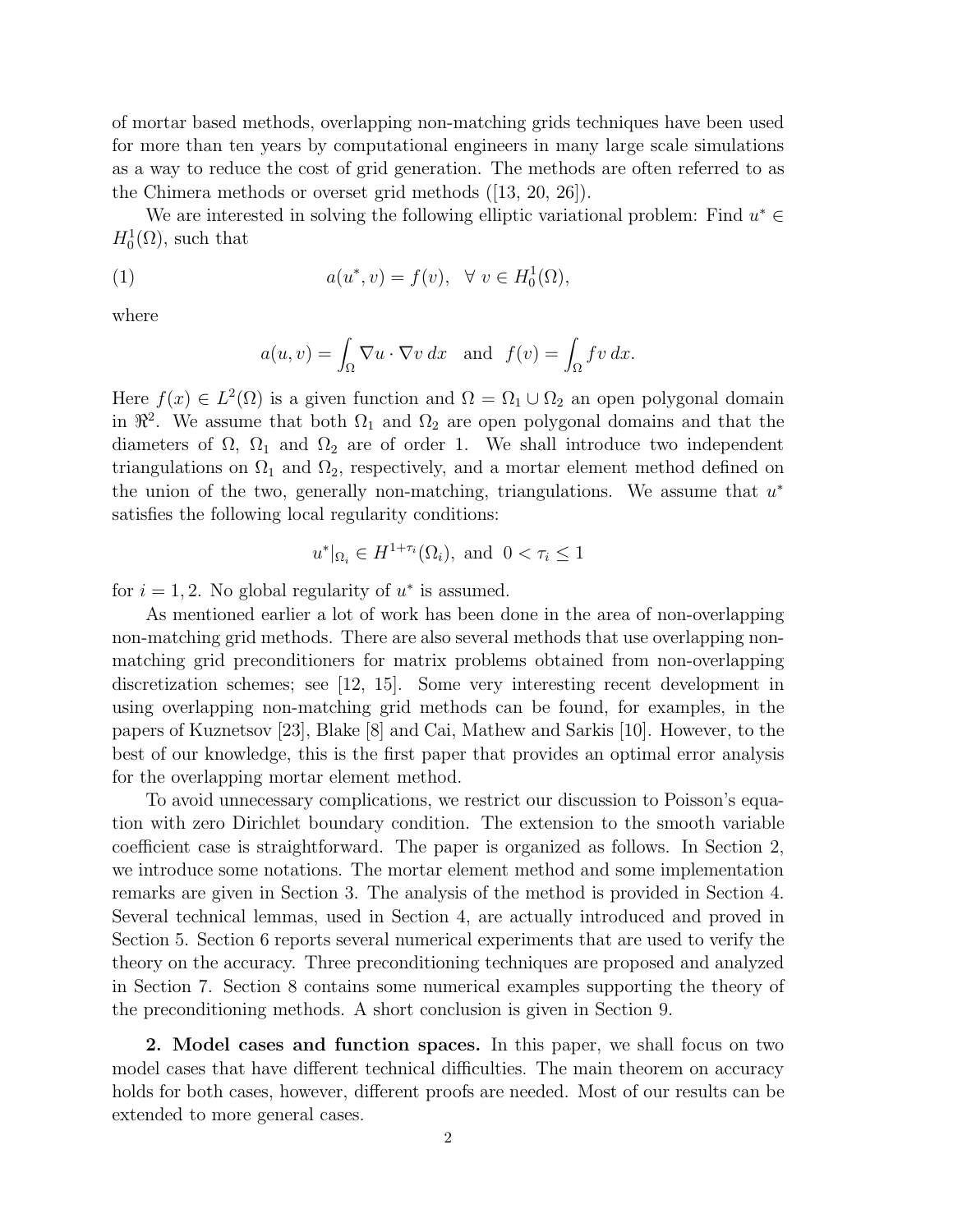Case R: The union of  $\Omega_1$  and  $\Omega_2$  is a rectangular domain, as shown in Fig. 1.

Case L: The union of  $\Omega_1$  and  $\Omega_2$  is an L-shaped domain, as shown in Fig. 2.

Before introducing the mortar element method in  $\Omega$  with non-matching grids in the overlapping subdomains, we need to define some notations. First of all, let  $\gamma_i = \partial \Omega_i \cap \Omega, i = 1, 2$ , be the interfaces. For Case R we define  $\delta$  as the distance between the two interfaces, shown in Fig. 1, and for Case L we assume  $\delta = O(1)$ .

### • **Triangulations and finite element spaces**. For  $i = 1, 2$ , let

$$
\mathcal{T}^{h_i} = \{K_j^{h_i}, j = 1, \ldots, M_i\}
$$

be a standard finite element triangulation in  $\Omega_i$ ; see for example Fig. 1. Here  $K_j^{h_i}$  is a triangle and  $h_i$  the mesh size.  $M_i$  is the total number of triangles. We assume that they are shape regular and quasi-uniform; see Ciarlet [14]. The two triangulations need not to match in the overlapping region. Let  $V^{h_i} \equiv V^{h_i}(\Omega_i)$  be the space of continuous piecewise linear functions on  $\mathcal{T}^{h_i}$  which vanishes on  $\partial\Omega \cap \partial\Omega_i$ . For each node  $x_l^{h_i}$  in  $\mathcal{T}^{h_i}$  we denote by  $\phi_l^{h_i}(x)$  the usual basis function, i.e.,  $\phi_l^{h_i}(x) \in V^{h_i}$ , and  $\phi_l^{h_i}(x) = 1$  if  $x = x_l^{h_i}$  and zero at all the other nodes. We define the support of a basis function by

$$
supp(\phi_l^{h_i}) \equiv supp(x_l^{h_i}) \equiv \{x | \in \Omega_i \text{ and } \phi_l^{h_i}(x) \neq 0\}.
$$

Note that  $supp(x_l^{h_i})$  is an open set. We also need the space

$$
X^{h} = \{(u_1, u_2) | u_i \in V^{h_i}, i = 1, 2\}.
$$

We denote by  $V_0^{h_i}$  as a subspace of  $V^{h_i}$  containing all functions that vanish on  $\partial\Omega_i$ .

• **Trace spaces.** We denote by  $V^{h_i}(\gamma_i)$  the restriction of  $V^{h_i}$  on  $\gamma_i$ . Let us denote by  $a_1^i, a_2^i, \dots, a_{m_i}^i$  the nodes of  $\mathcal{T}^{h_i}(\bar{\Omega}_i)$  on  $\bar{\gamma}_i$ , and also denote by  $a_0^i$  and  $a_{m_i+1}^i$  the two endpoints of  $\gamma_i$ ; see Fig. 2 (a) and Fig. 3. We assume that if  $a_0^i$  (or  $a_{m_i+1}^i$ ) is a node of  $\mathcal{T}^{h_i}(\bar{\Omega}_i)$  then  $a_0^i = a_1^i$  (or  $a_{m_i}^i = a_{m_i+1}^i$ ); see Fig. 1 and Fig. 2 (a). It is important to note that for  $v_i$  to belong to  $V^{h_i}$ ,  $v_i$  must vanish at  $a_1^i$  and  $a_{m_i}^i$ ; see Fig. 3 (a) for an example of a function in  $V^{h_i}(\gamma_i)$ .

• **Trivial extension operators.** For any  $r^i \in V^{h_i}(\gamma_i)$ , we define a function denoted by  $\mathcal{E}_i r^i$  in  $V^{h_i}(\Omega_i)$  satisfying:  $\mathcal{E}_i r^i = r^i$  at the nodes  $a_2^i, a_3^i, \dots, a_{m_i-1}^i$ , and  $\mathcal{E}_{i}r^{i}$  equals to zero at the remaining nodes of  $\mathcal{T}^{h_{i}}$ .

• **Interface test function spaces**. For  $i = 1, 2, \tilde{\mathcal{W}}_{h_i}(\gamma_i)$  denote the space of continuous piecewise linear functions on the grid  $a_0^i, a_2^i, \dots, a_{m_i-1}^i, a_{m_i+1}^i$ , subject to the constraints that these continuous piecewise linear functions are constants in the intervals  $[a_0^i, a_2^i]$  and  $[a_{m_i-1}^i, a_{m_i+1}^i]$ ; see Fig. 3 (b).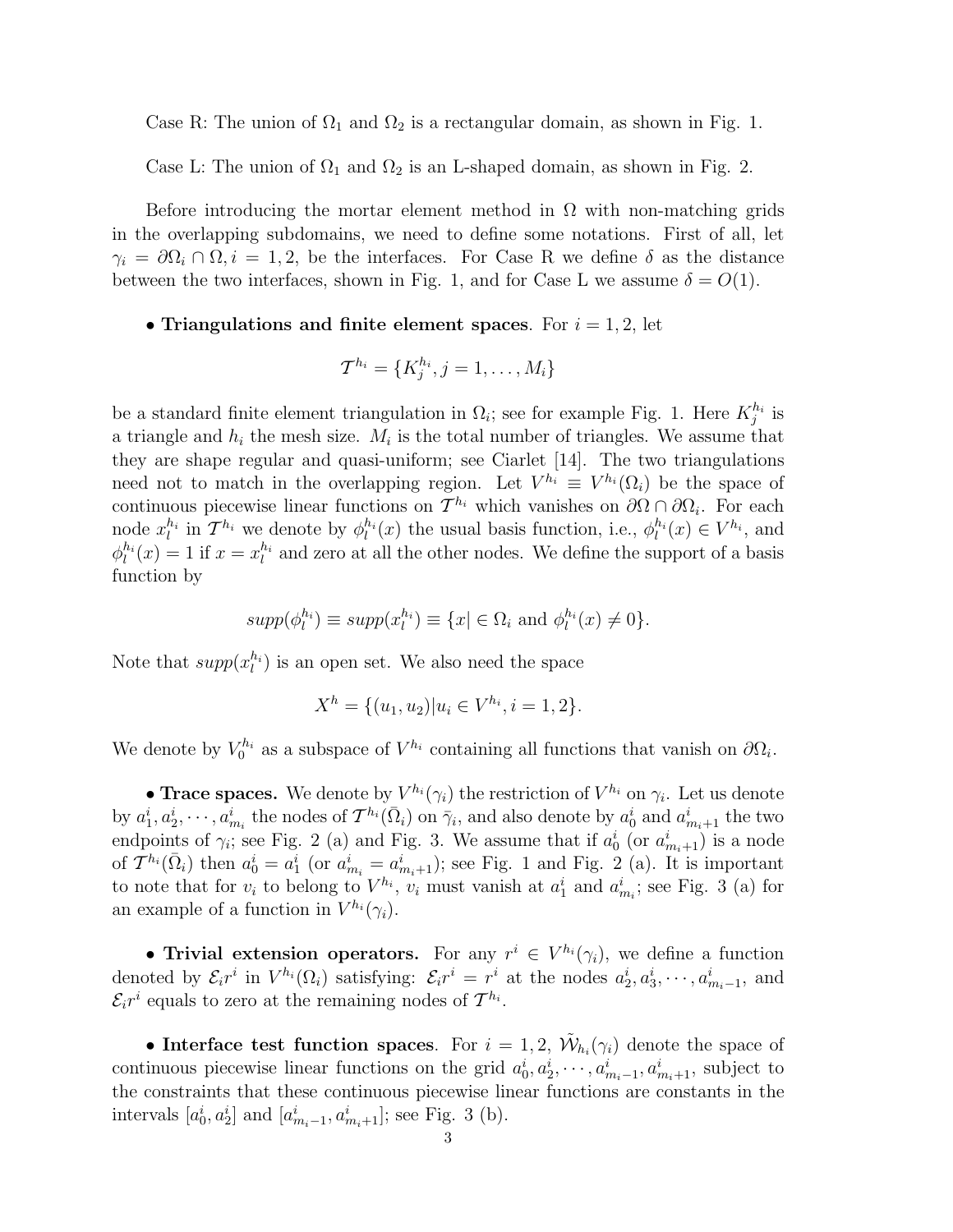• **Mortars, mortar spaces and slave nodes**. The curve  $\gamma_i$  has two sides. We refer to one of them as the mortar side, and the other as the non-mortar side. In most mortar element methods, see e.g. [7], the choice is rather arbitrary. In our case, we have only one choice. For  $\gamma_1$ , we define the  $\mathcal{T}^{h_2}$  side as the mortar side and the  $\mathcal{T}^{h_1}$ side as the non-mortar side. On the non-mortar side, a finite element space is defined by using the mortar projection given below by (2). A similar definition is used for  $\gamma_2$ . We define the mortar space  $V^{h_2}(\gamma_1)$  (resp.  $V^{h_1}(\gamma_2)$ ), as the restriction to the interface  $\gamma_1$  (resp.  $\gamma_2$ ) of the space  $V^{h_2}$  (resp.  $V^{h_1}$ ). Among the points  $a_0^i, a_1^i, \cdots, a_{m_i}^i, a_{m_i+1}^i$ , as will be seen later, the values of the solution are known at  $a_0^i, a_1^i, a_{m_i}^i$  and  $a_{m_i+1}^i$  through the given boundary conditions. We shall refer to the other points,  $a_2^i, a_3^i, \dots, a_{m_i-1}^i$ as the slave nodes since their values are determined by the mortar projections to be defined below.

• **Mortar projections**. The mortar projection  $\pi_1$  maps the space  $V^{h_2}(\gamma_1)$  into  $V^{h_1}(\gamma_1)$ . Given a  $\varphi \in L_2(\gamma_1)$ , we set  $(\pi_1 \varphi) \in V^{h_1}(\gamma_1)$  to zero in the intervals  $[a_0^1, a_1^1]$ and  $[a_{m_1}^1, a_{m_1+1}^1]$  and determine the values of  $(\pi_1 \varphi)$  at the slave nodes  $a_2^1, a_3^1, \cdots, a_{m_1-1}^1$ by

(2) 
$$
\int_{\gamma_1} (\varphi - \pi_1 \varphi) \psi \, ds = 0, \quad \forall \psi \in \tilde{\mathcal{W}}_{h_1}(\gamma_1).
$$

Similarly, we define the mortar projection  $\pi_2$  on  $\gamma_2$ , which maps  $V^{h_1}(\gamma_2)$  into  $V^{h_2}(\gamma_2)$ .

• **The solution space**. We define the solution space  $V^h$  as follows:

$$
V^h = \left\{ (u_1, u_2) | u_i \in V^{h_i}, i = 1, 2, u_{1|\gamma_1} = \pi_1(u_{2|\gamma_1}) \text{ and } u_{2|\gamma_2} = \pi_2(u_{1|\gamma_2}) \right\}.
$$



FIG. 1. The subregions  $\Omega_i$ ,  $i = 1, 2$ , are rectangles  $\Omega_i = \ell_x^i \times \ell_y$ .  $\ell_x^i$ ,  $\ell_y$  are of  $O(1)$ .  $\delta$  is the size of the overlap.

Before closing this section, we need to make an important assumption under which the mortar projections are computable.

**Assumption** 1. Let  $a_k^i$  be a slave node on  $\gamma_i$ , then

$$
supp(a_k^i) \cap \gamma_j = \emptyset, \ \text{for } i \neq j,
$$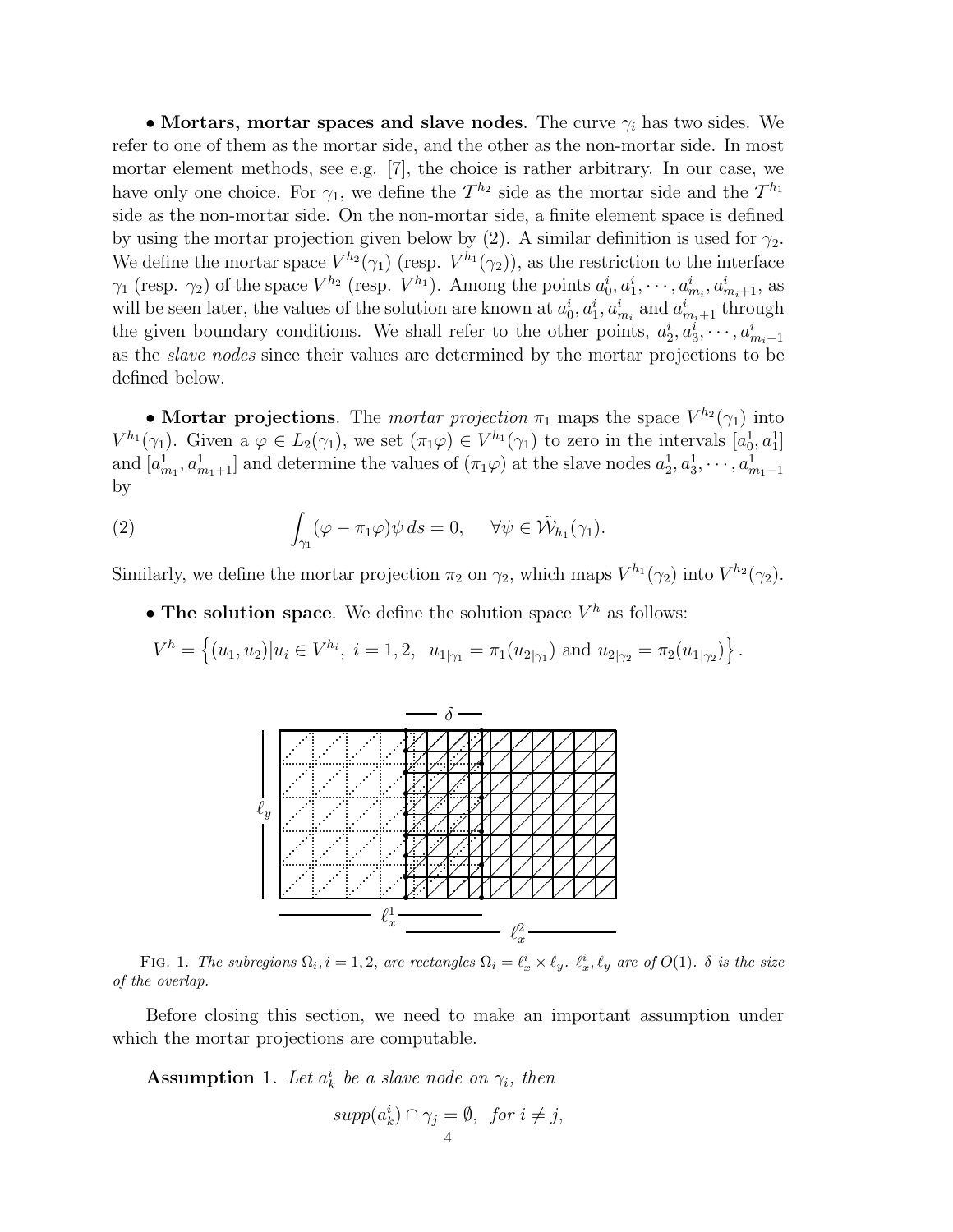

FIG. 2. Case L, i.e. the union of  $\Omega_1$  and  $\Omega_2$  is an L-shaped region.

and  $i, j = 1, 2$ .

REMARK 2.1. For Case R, the assumption implies that  $\delta \geq \max\{h_1, h_2\}$ ; otherwise the subdomains are not connected on the mesh level. For Case L, it means that the two darkened regions in Fig. 2 (b) do not intersect each other. Without this condition, the two mortar projections cannot be calculated independently.

**3. Overlapping mortar element methods.** In this section, we introduce the overlapping mortar element method and discuss some implementation issues, such as the construction of basis functions in  $V^h$ . Our variational problem associated with (1) is defined by: Find  $u = (u_1, u_2) \in V^h$ , such that

(3) 
$$
a_h(u, v) = f_h(v) \quad \forall v = (v_1, v_2) \in V^h,
$$

where the weighted bilinear form is defined as

$$
a_h(u, v) = \int_{\Omega_1 \setminus \Omega_2} \nabla u_1 \cdot \nabla v_1 dx + \frac{1}{2} \int_{\Omega_1 \cap \Omega_2} \nabla u_1 \cdot \nabla v_1 dx +
$$

$$
\frac{1}{2} \int_{\Omega_1 \cap \Omega_2} \nabla u_2 \cdot \nabla v_2 dx + \int_{\Omega_2 \setminus \Omega_1} \nabla u_2 \cdot \nabla v_2 dx
$$

and

$$
f_h(v) = \int_{\Omega_1 \setminus \Omega_2} f v_1 dx + \frac{1}{2} \int_{\Omega_1 \cap \Omega_2} f v_1 dx +
$$

$$
\frac{1}{2} \int_{\Omega_1 \cap \Omega_2} f v_2 dx + \int_{\Omega_1 \setminus \Omega_2} f v_2 dx.
$$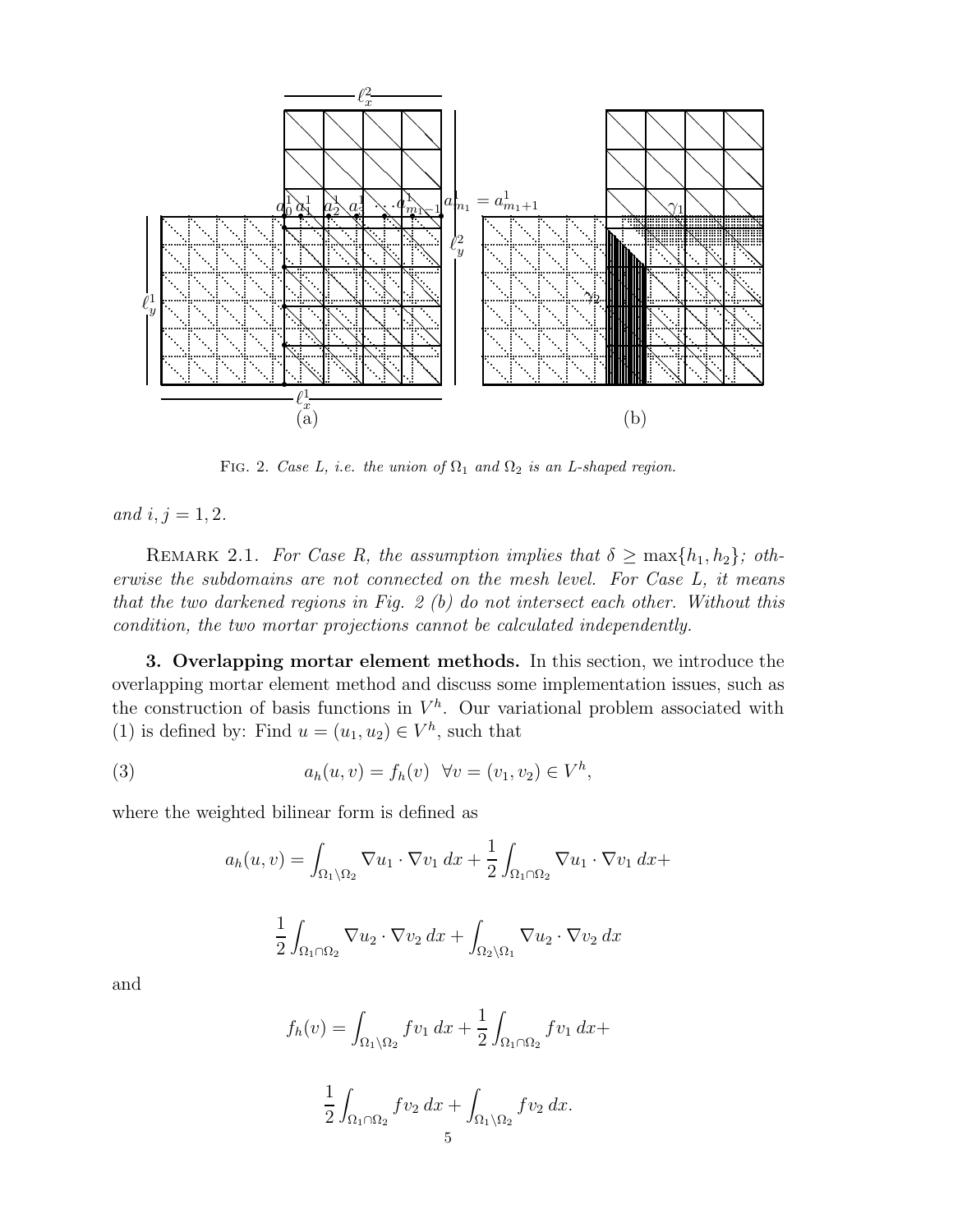The main motivation for defining the variational problem this way is that the resulting stiffness matrix is symmetric. We will show later that the space  $V^h$  is non-empty under *Assumption* 1. We remark that for matching overlapping grids, by identifying the nodes that are in the overlapping region, (3) reduces to the usual finite element problem associated with  $(1)$ . In fact,  $(1)$  is well defined for continuous functions and in this case it is equivalent to (3).

Since  $v_i$  vanishes on part of  $\partial\Omega_i$ ,  $i = 1, 2$ , we can define a norm in  $X^h$  by

$$
||v||_h^2 = a_h(v, v).
$$

It is easy to see that the bilinear form  $a_h(\cdot, \cdot)$  is bounded in the sense that

(4) 
$$
a_h(u,v) \leq ||u||_h ||v||_h, \quad \forall u, v \in X^h.
$$

For our estimate of the discretization error, we assume that

$$
u^* \in H^{1+\tau_1}(\Omega_1) \times H^{1+\tau_2}(\Omega_2),
$$

where  $0 < \tau_i \leq 1$ , for  $i = 1, 2$ . The main result of the paper is summarized as

THEOREM 1. Assume that Assumption 1 is true. Then, the exact solution  $u^*$  of  $(1)$  and the mortar element solution u of  $(3)$  satisfy

(5) 
$$
||u^*-u||_h \leq C \left( h_1^{\tau_1} ||u^*||_{H^{1+\tau_1}(\Omega_1)} + h_2^{\tau_2} ||u^*||_{H^{1+\tau_2}(\Omega_2)} \right),
$$

where  $C > 0$  is a constant independent of  $h_1$ ,  $h_2$ ,  $h_1/h_2$ ,  $h_2/h_1$ , and  $\delta$ .

In the next few sections, we shall prove the theorem for both Case R and Case L, with slightly different techniques. We note that  $V^h \subset X^h$ . The selection of basis functions in  $V^h$  is not as trivial as in the usual finite element case because the matching conditions have to be satisfied. As a result of the mortar mapping, some of the basis functions, near the interfaces, are not local functions, i.e. the support of the basis function covers all the elements that intersect the interface.

Let  $Z_i = \{x_l^{h_i}, l = 1, \ldots, N_0^{h_i}\}\$ be the set of nodal points in  $\Omega_i$ , not including boundary or interface nodes.  $N_0^{h_i}$  indicates the total number of nodes in  $\Omega_i$ . For each  $x_l^{h_i}$ , recall that  $\phi_l^{h_i}(x)$  denotes the corresponding regular finite element basis function. Let  $\tilde{Z}_i = \{\tilde{x}_l^{h_i}, l = 1, \ldots, \tilde{N}_0^{h_i}\} \subset Z_i$  be a subset of nodes such that  $supp(x_l^{h_i}) \cap \gamma_j \neq \emptyset$ ( for  $i \neq j$ ). For each  $x_l^{h_i} \in \mathcal{Z}_i$ , we define

$$
\psi_l^{h_j} = \mathcal{E}_j(\pi_j(\phi_l^{h_i}|_{\gamma_j})), \quad j \neq i.
$$

Then, every function  $u = (u_1, u_2) \in V^h$  has a unique representation of the form

$$
u_1 = \sum_{x_l^{h_1} \in Z_1} u_1(x_l^{h_1}) \phi_l^{h_1}(x) + \sum_{x_l^{h_2} \in \tilde{Z}_2} u_2(x_l^{h_2}) \psi_l^{h_1}(x)
$$

and

$$
u_2 = \sum_{x_l^{h_2} \in Z_2} u_2(x_l^{h_2}) \phi_l^{h_2}(x) + \sum_{x_l^{h_1} \in \tilde{Z}_1} u_1(x_l^{h_1}) \psi_l^{h_2}(x).
$$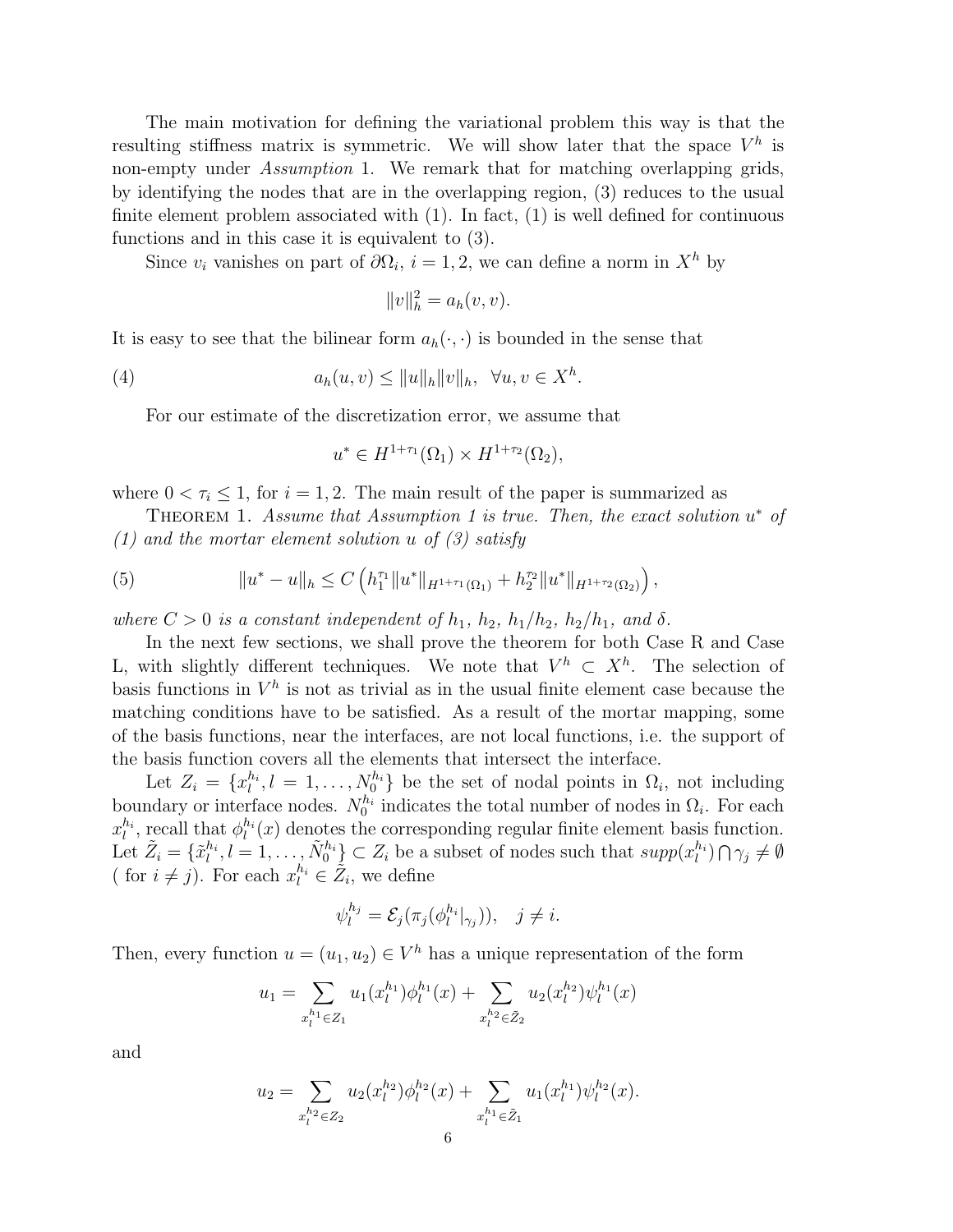

FIG. 3. (a) A function in the space  $V^{h_1}(\gamma_1)$ , which is the image of  $\pi_1$ . (b) A test function in the space  $\mathcal{W}_{h_1}(\gamma_1)$ .

In summary, the basis functions have the form:

$$
\bar{\Omega}_1: \begin{cases} (\phi_l^{h_1}(x), 0) & \text{if } x_l^{h_1} \in Z_1 \setminus \tilde{Z}_1 \\ (\phi_l^{h_1}(x), \ \psi_l^{h_1}(x)) & \text{if } x_l^{h_1} \in \tilde{Z}_1 \end{cases}
$$

and

$$
\bar{\Omega}_2: \begin{cases}\n(0, \phi_l^{h_2}(x)) & \text{if } x_l^{h_2} \in Z_2 \setminus \tilde{Z}_2 \\
(\psi_l^{h_2}(x), \phi_l^{h_2}(x)) & \text{if } x_l^{h_2} \in \tilde{Z}_2.\n\end{cases}
$$

Note that the interface slave nodes are not accounted for the degree of freedoms. The total degree of freedoms is  $N_0^{h_1} + N_0^{h_2}$ . The functions  $\psi_l^{h_i}(x)$   $(i = 1, 2)$  have to be pre-calculated by solving some small linear systems of equations determined by the mortar projection. Two additional linear systems need to be solved for finding the slave values. The numbers of unknowns of these two linear systems are equal to the numbers of the slave nodes on the interfaces. In the two dimensional cases that we consider, the linear systems are always tridiagonal, symmetric and well-conditioned due to the nature of the mortar projection.

We note that two equivalent formulations for overlapping non-matching grids are given by Kuznetsov in [23]. One approach is the based on a minimization principle and the other uses Lagrange multipliers.

**4. Analysis of the discretization error.** To analyze the discretization error, we use the well-known Second Strang's Lemma, in Strang and Fix [27], for the nonconforming situation. Let  $u^*$  and  $u$  be the solutions of (1) and (3), respectively. We have

$$
||u^* - u||_h \le \inf_{v \in V^h} (||u^* - v||_h + ||u - v||_h).
$$

Here and below we use  $u^*$  to represent  $(u^*|_{\Omega_1}, u^*|_{\Omega_2})$ . Using the fact that

$$
||u - v||h2 = ah(u - v, u - v) = ah(u* - v, u - v) + \{fh(u - v) - ah(u*, u - v)\},
$$
<sup>7</sup>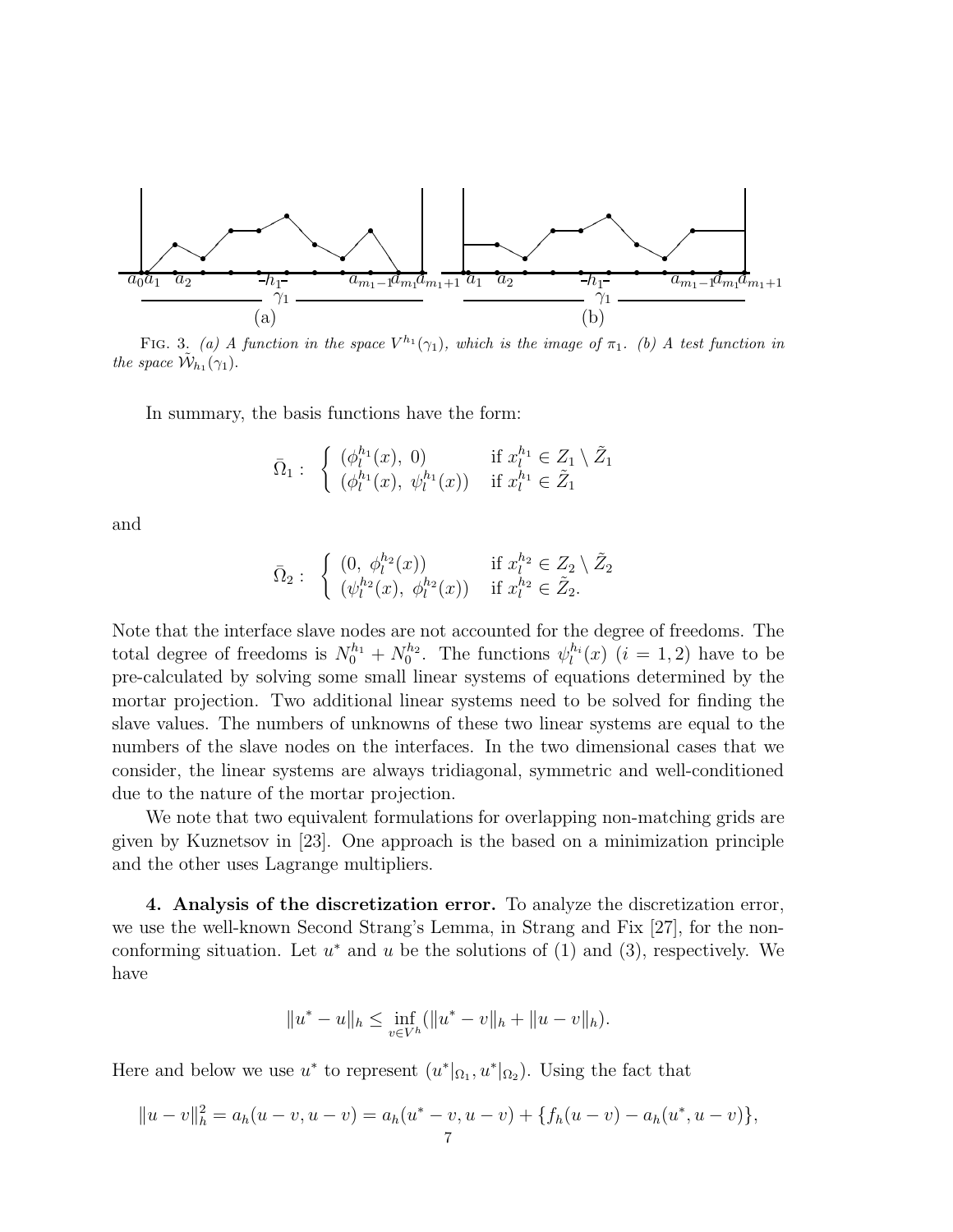and (4), we obtain

$$
||u - v||_{h} \le ||u^* - v||_{h} + \frac{|f_h(u - v) - a_h(u^*, u - v)|}{||u - v||_{h}}
$$
  

$$
\le ||u^* - v||_{h} + \sup_{0 \ne w \in V^h} \frac{|f_h(w) - a_h(u^*, w)|}{||w||_{h}}.
$$

Therefore,

(6) 
$$
||u^*-u||_h \leq \inf_{v\in V^h} 2||u^*-v||_h + \sup_{0\neq w\in V^h} \frac{|f_h(w)-a_h(u^*,w)|}{||w||_h}.
$$

In the rest of this paper, we shall refer to the first and the second term of the right-hand side of (6) as the best approximation error and the consistency error, respectively.

**4.1. The best approximation error.** Let us denote the subregion  $\bar{\Omega}_{12}^{h_1}$  as the union of all closed simplices  $\bar{K}_j^{h_1}$ , where  $K_j^{h_1} \in \mathcal{T}^{h_1}$  and  $K_j^{h_1}$  belongs to  $\Omega_1 \cap \Omega_2$ . Let us assume that Assumption 1 holds; therefore,  $\Omega_{12}^{h_1}$  is a non-empty connected open subregion. Let  $V^{h_1}(\Omega_{12}^{h_1})$  denote the space of continuous piecewise linear functions on  $\Omega_{12}^{h_1}$  that vanish on  $\partial \Omega_{12}^{h_1} \setminus \gamma_1$ . Let  $\mathcal{H}_{12}^{h_1}$  denote the discrete harmonic extension operator on  $V^{h_1}(\Omega_{12}^{h_1})$  with boundary data on  $\gamma_1$  and zero data on  $\partial \Omega_{12}^{h_1} \setminus \gamma_1$ .

Similarly, let us denote the subregion  $\bar{\Omega}_{12}^{h_2}$  as the union of all closed simplices  $\bar{K}_j^{h_2}$ , where  $K_j^{h_2} \in \mathcal{T}^{h_2}$  and  $K_j^{h_2}$  belongs to  $\Omega_2 \cap \Omega_1$ . Let us assume that Assumption 1 holds; therefore,  $\Omega_{12}^{h_2}$  is a non-empty connected open subregion. Let  $V^{h_2}(\Omega_{12}^{h_2})$  denote the space of continuous piecewise linear functions in  $\Omega_{12}^{h_2}$  which vanishes on  $\partial \Omega_{12}^{h_2} \setminus \gamma_2$ . Let  $\mathcal{H}_{12}^{h_2}$  denote the discrete harmonic extension operator in  $V^{h_2}(\Omega_{12}^{h_2})$  with boundary data on  $\gamma_2$  and zero data on  $\partial \Omega_{12}^{h_2} \backslash \gamma_2$ .

In the next lemma, we prove that the best approximation error is optimal. In the proof, we use several technical lemmas that will be discussed in Section 5.

LEMMA 1. Assume Assumption 1 holds. Then, for any  $u^* \in H^{1+\tau_i}(\Omega_i)$ ,  $i = 1, 2$ , and  $0 < \tau_1, \tau_2 \leq 1$ , there exists  $v = (v_1, v_2) \in V^h$  such that

(7) 
$$
|u^*-v_1|_{H^1(\Omega_1)} \leq C \left( h_1^{\tau_1} \|u^*\|_{H^{1+\tau_1}(\Omega_1)} + h_2^{\tau_2} \|u^*\|_{H^{1+\tau_2}(\Omega_2)} \right),
$$

and

(8) 
$$
|u^*-v_2|_{H^1(\Omega_2)} \leq C \left( h_1^{\tau_1} \|u^*\|_{H^{1+\tau_1}(\Omega_1)} + h_2^{\tau_2} \|u^*\|_{H^{1+\tau_2}(\Omega_2)} \right).
$$

Here the constant  $C > 0$  is independent of  $h_1$ ,  $h_2$ ,  $h_1/h_2$ ,  $h_2/h_1$ , and  $\delta$ .

*Proof.* We first construct  $w = (w_1, w_2) \in X^h$ . Let  $w_i$  be a continuous piecewise linear function defined in  $\Omega_i$  by using the pointwise interpolation of  $u^*$  at the nodal points of  $\mathcal{T}^{h_i}$ . The standard interpolation theory ([14]) gives

$$
(9) \t\t ||u^* - w_i||_{L^2(\Omega_i)} + h_i|u^* - w_i|_{H^1(\Omega_i)} \leq Ch_i^{1+\tau_i}||u^*||_{H^{1+\tau_i}(\Omega_i)}, \t 0 < \tau_i \leq 1.
$$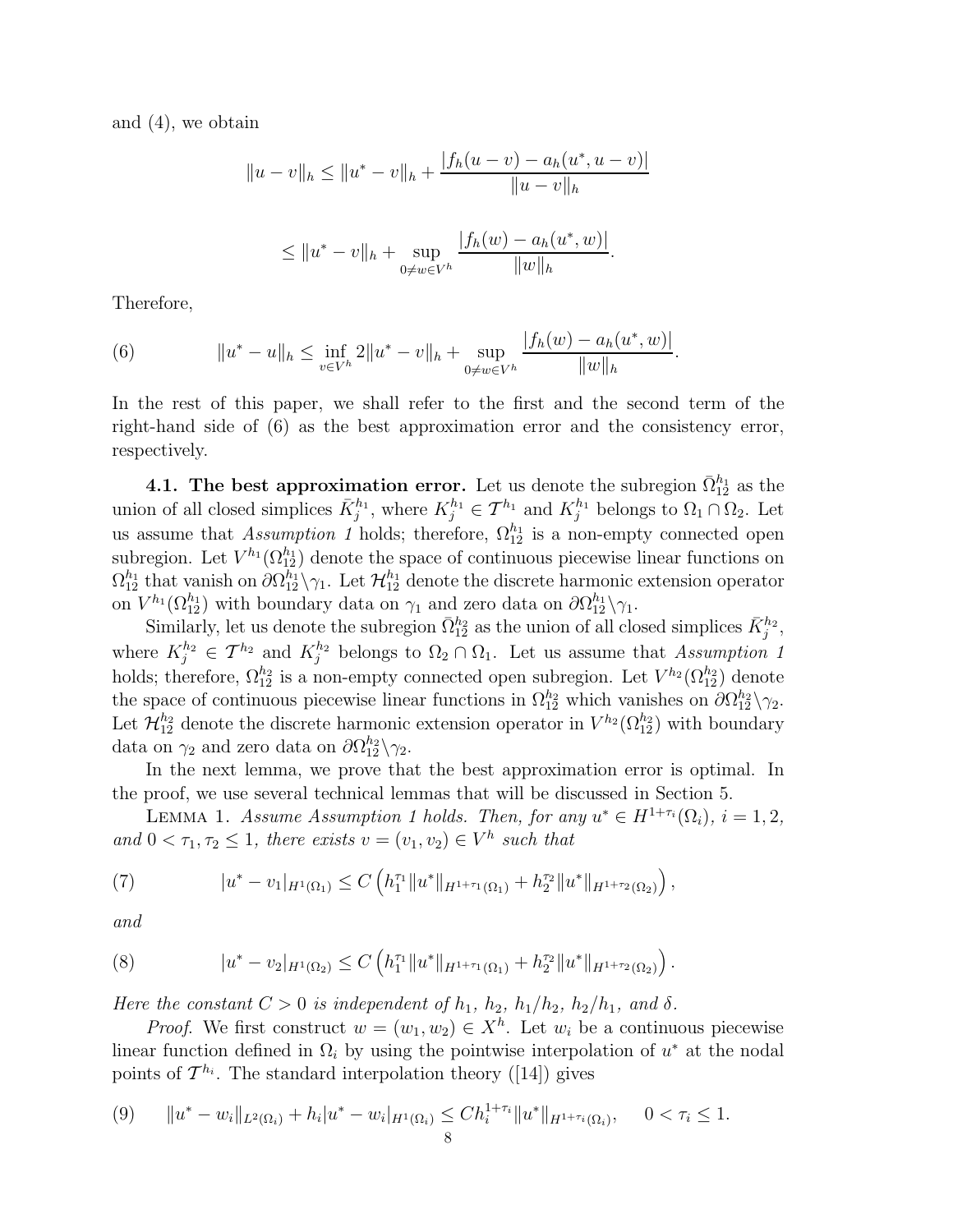Note however that  $w \notin V^h$ , in general, since  $w_i$ ,  $i = 1, 2$ , do not vanish at the nodes  ${a_1^i}$  and  ${a_{m_i}^i}$ . Also, w does not satisfy the matching conditions across the interfaces  $\gamma_i, i = 1, 2.$ 

Let  $z_i \in V^{h_i}$  be a continuous piecewise linear function that equals to zero at the nodes  $a_1^i$  and  $a_{m_i}^i$ , and to  $w_i$  at the remaining nodes of  $\mathcal{T}^{h_i}$ . Thus, the piecewise linear function  $w_i - z_i$  is equal to  $u^*(a_1^i)$  at  $a_1^i$ , and to  $u^*(a_{m_i}^i)$  at  $a_{m_i}^i$ . Then by using Lemma 4 (to be introduced in the Technical Lemmas Section 5), we obtain, for  $0 < \tau_i \leq 1$ ,

(10) 
$$
|w_i(a_1^i) - z_i(a_1^i)| = |u^*(a_1^i)| \leq Ch_i^{\tau_i} ||u^*||_{H^{1+\tau_i}(\Omega_i)},
$$

and

(11) 
$$
|w_i(a_{m_i}^i) - z_i(a_{m_i}^i)| = |u^*(a_{m_i}^i)| \leq Ch_i^{\tau_i} ||u^*||_{H^{1+\tau_i}(\Omega_i)}.
$$

Since  $w_i - z_i$  is equal to zero at all nodes of  $\mathcal{T}^{h_i}$  except  $a_1^i$  and  $a_{m_i}^i$ , we can use (10), and (11) to obtain, for  $0 < \tau_i \leq 1$ ,

(12) 
$$
||w_i - z_i||_{L^2(\Omega_i)} + h_i|w_i - z_i|_{H^1(\Omega_i)} \leq Ch_i^{1+\tau_i}||u^*||_{H^{1+\tau_i}(\Omega_i)},
$$

and consequently, using a triangle inequality and (9), we obtain

(13) 
$$
||u^* - z_i||_{L^2(\Omega_i)} + h_i|u^* - z_i|_{H^1(\Omega_i)} \leq Ch_i^{1+\tau_i}||u^*||_{H^{1+\tau}(\Omega_i)}.
$$

Now  $z_i \in V^{h_i}$   $(i = 1, 2)$ , but  $z = (z_1, z_2) \notin V^h$  because the matching conditions across the interfaces are not satisfied. To match the interface values, we need to further modify  $z_i$ . Let

$$
r^{1} = \pi_{1}(z_{2}(\gamma_{1})) - z_{1} \text{ on } \gamma_{1},
$$

and

$$
r^{2} = \pi_{2}(z_{1}(\gamma_{2})) - z_{2} \text{ on } \gamma_{2}.
$$

We define the function  $v = (v_1, v_2)$  as

$$
v_i = z_i + \mathcal{H}_{12}^{h_i} r^i, i = 1, 2.
$$

Note that Assumption 1 is used to guarantee the existence of  $\mathcal{H}_{12}^{h_i}r^i$ . Note also that  $\mathcal{H}_{12}^{h_1}r^1$  (resp.  $\mathcal{H}_{12}^{h_2}r^2$ ) vanishes on  $\gamma_2$  (resp.  $\gamma_1$ ). Since  $v_i$  belongs to  $V^{h_i}(\Omega_i)$ , for  $i = 1, 2$ , and they satisfy the matching conditions, v belongs to  $V^h$ . We next show that v satisfies  $(7)$  and  $(8)$ . By the triangle inequality

(14) 
$$
|u^*-v_i|_{H^1(\Omega_i)} \leq |u^*-z_i|_{H^1(\Omega_i)} + |\mathcal{H}_{12}^{h_i}r^i|_{H^1(\Omega_i)}.
$$

The first term above has been estimated in (13). For the second term, we use Lemma 8 of Section 5, to obtain

(15) 
$$
|\mathcal{H}_{12}^{h_i}r^i|_{H^1(\Omega_i)} \leq C \left( \|r^i\|_{H_{00}^{1/2}(\gamma_i)}^2 + \frac{1}{\delta} \|r^i\|_{L^2(\gamma_i)}^2 \right).
$$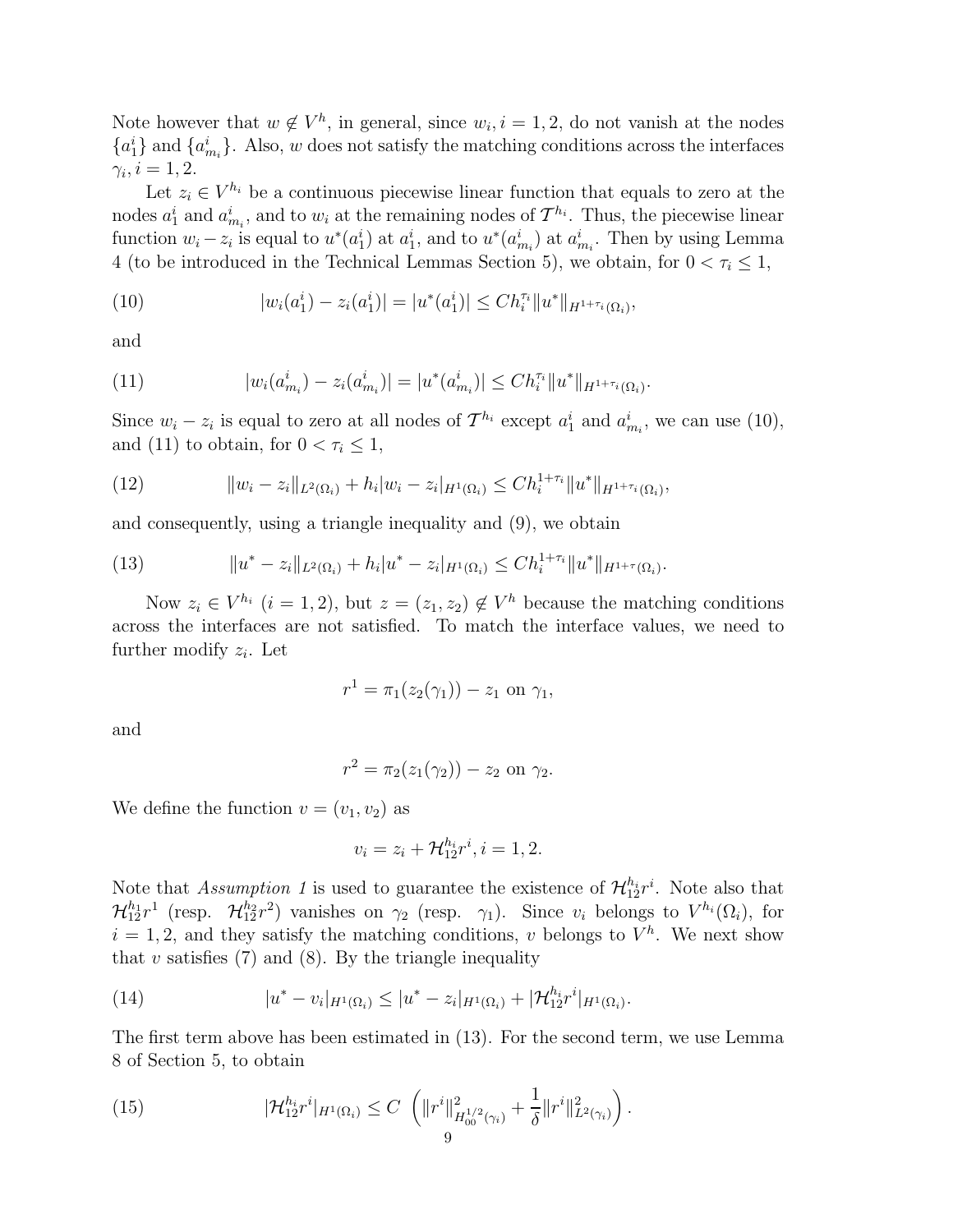We bound  $||r^1||_{L^2(\gamma_1)}$ , and similarly  $||r^2||_{L^2(\gamma_2)}$ , as follows,

$$
||r^{1}||_{L^{2}(\gamma_{1})} = ||\pi_{1}z_{2} - z_{1}||_{L^{2}(\gamma_{1})} = ||\pi_{1}z_{2} - \pi_{1}z_{1}||_{L^{2}(\gamma_{1})}
$$

$$
\leq \|\pi_1z_2-\pi_1u^*\|_{L^2(\gamma_1)}+\|\pi_1z_1-\pi_1u^*\|_{L^2(\gamma_1)}.
$$

A consequence of the  $L^2$  stability of Lemma 5 is that

$$
||r^1||_{L^2(\gamma_1)} \leq 6||z_2 - u^*||_{L^2(\gamma_1)} + 6||z_1 - u^*||_{L^2(\gamma_1)}.
$$

Using Assumption 1, we have that  $z_2 = w_2$  on  $\gamma_1$ . Then,

$$
||z_2 - u^*||_{L^2(\gamma_1)} = ||w_2 - u^*||_{L^2(\gamma_1)}.
$$

According to the standard estimate for pointwise interpolation, we get, for  $0 < \tau_2 \leq 1$ , that

(16) 
$$
||w_2 - u^*||_{L^2(\gamma_1)} \leq C h_2^{1/2 + \tau_2} ||u^*||_{H^{1+\tau_2}(\Omega_2)}.
$$

Thus, we have obtained

(17) 
$$
\|\pi_1 z_2 - \pi_1 u^*\|_{L^2(\gamma_1)} \leq C h_2^{1/2 + \tau_2} \|u^*\|_{H^{1+\tau_2}(\Omega_2)}, \quad 0 < \tau_2 \leq 1.
$$

We also have,

$$
\|\pi_1 z_1 - \pi_1 u^*\|_{L^2(\gamma_1)} \le 6\|z_1 - u^*\|_{L^2(\gamma_1)}
$$

and therefore, by using a triangle inequality

$$
||z_1 - u^*||_{L^2(\gamma_1)} \le ||w_1 - u^*||_{L^2(\gamma_1)}
$$

$$
+ \left\| u^*(a_1^1) \phi_{a_1^1}^{h_1} \right\|_{L^2(\gamma_1)} + \left\| u^*(a_{m_1}^1) \phi_{a_{m_1}^1}^{h_1} \right\|_{L^2(\gamma_1)}
$$

.

Together with  $(10)$ ,  $(11)$  and  $(12)$ , we arrive at

$$
\|\pi_1 z_1 - \pi_1 u^*\|_{L^2(\gamma_1)} \le C h_1^{1/2 + \tau_1} \|u^*\|_{H^{1+\tau_1}(\Omega_1)}, \quad 0 < \tau_1 \le 1.
$$

This implies

(18) 
$$
||r_i||_{L^2(\gamma_i)} \leq C \sum_{i=1}^2 h_i^{1/2+\tau_i} ||u^*||_{H^{1+\tau_i}(\Omega_i)}, \quad i=1,2.
$$

We next bound  $||r^1||_{H_{00}^{1/2}(\gamma_1)}$ , and similarly  $||r^2||_{H_{00}^{1/2}(\gamma_2)}$ . We use the  $H_{00}^{1/2}$  stability of Lemma 5 to obtain

$$
||r^1||_{H_{00}^{1/2}(\gamma_1)} \le ||\pi_1 z_2 - \pi_1 u^*||_{H_{00}^{1/2}(\gamma_1)} + ||\pi_1 z_1 - \pi_1 u^*||_{H_{00}^{1/2}(\gamma_1)} \le
$$
  

$$
C ||z_2 - u^*||_{H_{00}^{1/2}(\gamma_1)} + 6||z_1 - u^*||_{H_{00}^{1/2}(\gamma_1)}.
$$

Now with (13), we get

(19) 
$$
||r_{i}||_{H_{00}^{1/2}(\gamma_{i})} \leq C \sum_{i=1}^{2} h_{i}^{\tau_{i}} ||u^{*}||_{H^{1+\tau_{i}}(\Omega_{i})}, \quad i=1,2.
$$

Finally  $(7)$  and  $(8)$  follow immediately from  $(14)$ ,  $(15)$ ,  $(18)$ ,  $(19)$ , and the fact that  $\delta$  is larger than  $\max\{h_1, h_2\}$ .  $\Box$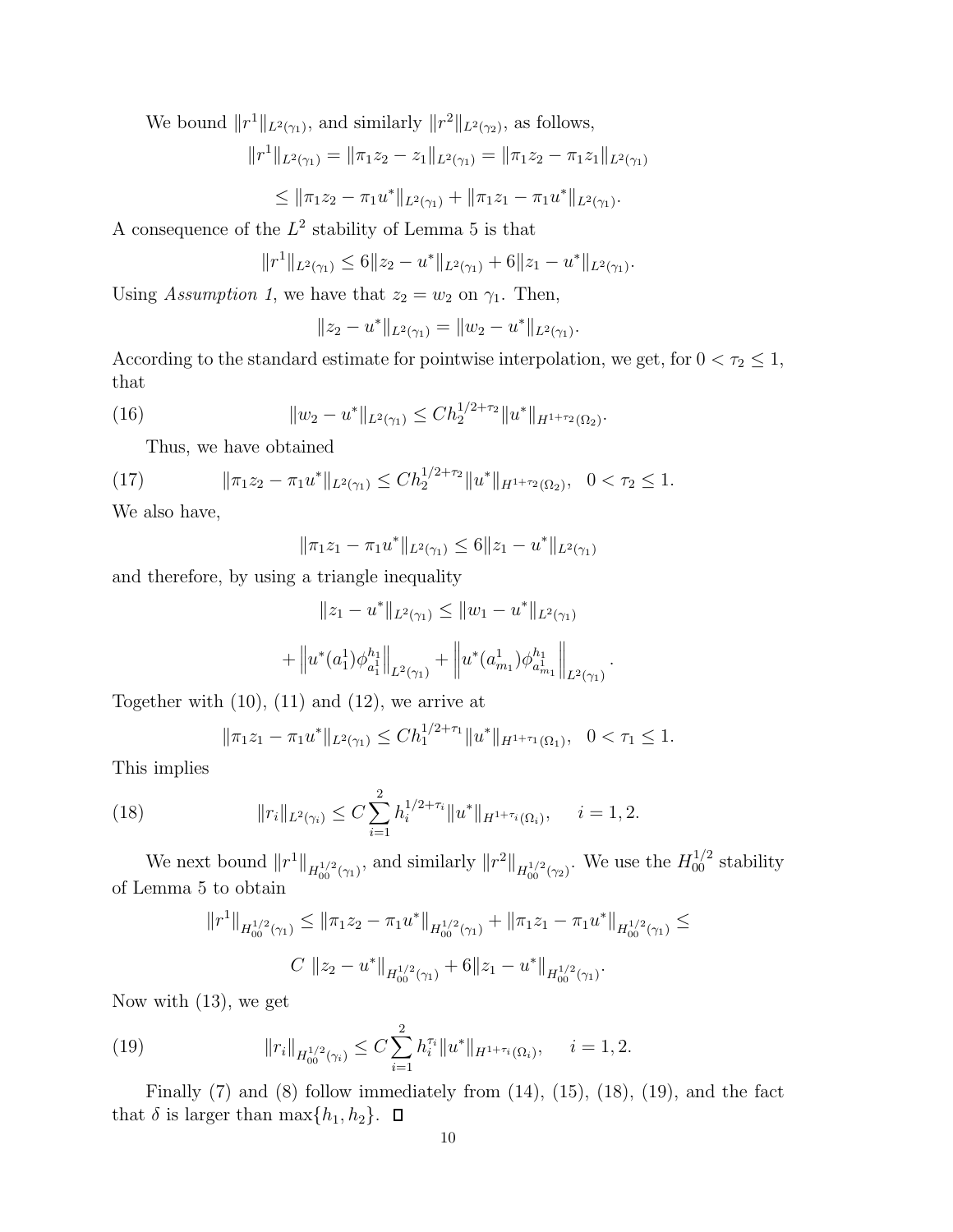**4.2. The consistency error.** The consistency error can be estimated rather easily. For a smooth u<sup>\*</sup>, by using Green's formula and that  $-\Delta u^* = f$  in the  $L^2$ sense, we obtain

$$
f_h(w) - a_h(u^*, w) = \int_{\Omega_1} (f + \Delta u^*) w_1 dx - \frac{1}{2} \int_{\gamma_1} \frac{\partial u^*}{\partial n} (w_1) ds +
$$
  

$$
\frac{1}{2} \int_{\gamma_2} \frac{\partial u^*}{\partial n} (w_1) ds + \int_{\Omega_2} (f + \Delta u^*) w_2 dx - \frac{1}{2} \int_{\gamma_2} \frac{\partial u^*}{\partial n} (w_2) ds + \frac{1}{2} \int_{\gamma_1} \frac{\partial u^*}{\partial n} (w_2) ds =
$$
  

$$
\frac{1}{2} \int_{\gamma_1 \cup \gamma_2} \frac{\partial u^*}{\partial n} [w] ds = \frac{1}{2} \int_{\gamma_1} \frac{\partial u^*}{\partial n} (w_2 - w_1) ds + \frac{1}{2} \int_{\gamma_2} \frac{\partial u^*}{\partial n} (w_1 - w_2) ds,
$$

where  $\frac{\partial u^*}{\partial n}$  denotes the normal derivative of  $u^*$ , with the unit vector n pointing to the outside of  $\Omega_1 \cap \Omega_2$ . Later, we use the density argument (Grisvard [19]) to estimate  $f_h(w) - a_h(u^*, w)$  for any  $u^* \in H^1(\Omega)$ .

We summarize the result in the following lemma.

LEMMA 2. Let  $u^* \in H^{1+\tau_i}(\Omega_i)$ ,  $0 \leq \tau_i \leq 1$ ,  $i = 1, 2$ . Then, there exists a constant  $C > 0$  independent of  $\delta$ ,  $h_i$  and  $u^*$ , such that

$$
\sup_{0 \neq w \in V_0^h} \frac{\left| \int_{\gamma_1 \cup \gamma_2} \frac{\partial u^*}{\partial n} [w] ds \right|}{\|w\|_h} \leq C \left( h_1^{\tau_1} \| u^* \|_{H^{1+\tau_1}(\Omega_1)} + h_2^{\tau_2} \| u^* \|_{H^{1+\tau_2}(\Omega_2)} \right)
$$

.

*Proof.* We derive a bound for the consistency error on  $\gamma_1$ . The bound on  $\gamma_2$  can be obtained in a similar way. Let  $w = (w_1, w_2) \in V^h$ , we have

$$
\left|\int_{\gamma_1} \frac{\partial u^*}{\partial n}(w_2 - w_1) ds\right| = \left|\int_{\gamma_1} \frac{\partial u^*}{\partial n}(w_2 - \pi_1 w_2) ds\right|,
$$

and by using the definition of the mortar mapping (2), we also have,  $\forall \psi \in \tilde{\mathcal{W}}_{h_1}(\gamma_1)$ ,

$$
\left| \int_{\gamma_1} \frac{\partial u^*}{\partial n} (w_2 - \pi_1 w_2) ds \right| = \left| \int_{\gamma_1} \left( \frac{\partial u^*}{\partial n} - \psi \right) (w_2 - \pi_1 w_2) ds \right|
$$
  

$$
\leq \left\| \frac{\partial u^*}{\partial n} - \psi \right\|_{\left[H^{1/2}(\gamma_1)\right]'} \left\| w_2 - \pi_1 w_2 \right\|_{H^{1/2}(\gamma_1)}
$$
  

$$
\leq \left\| \frac{\partial u^*}{\partial n} - \psi \right\|_{\left[H^{1/2}(\gamma_1)\right]'} \left( \left\| w_2 \right\|_{H^{1/2}(\gamma_1)} + \left\| w_1 \right\|_{H^{1/2}(\gamma_1)} \right).
$$

Applying the trace theorem for  $w$ , we deduce that

 $\Box$ 

$$
\left|\int_{\gamma_1} \frac{\partial u^*}{\partial n}(w_2 - w_1) ds\right| \leq C \|w\|_{h} \inf_{\psi \in \tilde{\mathcal{W}}_{h_1}(\gamma_1)} \left\{ \left\|\frac{\partial u^*}{\partial n} - \psi\right\|_{[H^{1/2}(\gamma_1)]'} \right\}.
$$

With the help of Lemma 3 (or Lemma 4.1 of Bernardi, Maday and Patera [7]), we obtain

$$
\left| \int_{\gamma_1} \frac{\partial u^*}{\partial n} (w_2 - w_1) ds \right| \leq C h_1^{\tau_1} \|w\|_h \left\| \frac{\partial u^*}{\partial n} \right\|_{H^{1/2 + \tau_1}(\gamma_1)} \leq C h_1^{\tau_1} \|w\|_h \|u^*\|_{H^{1 + \tau_1}(\Omega_1)}.
$$

11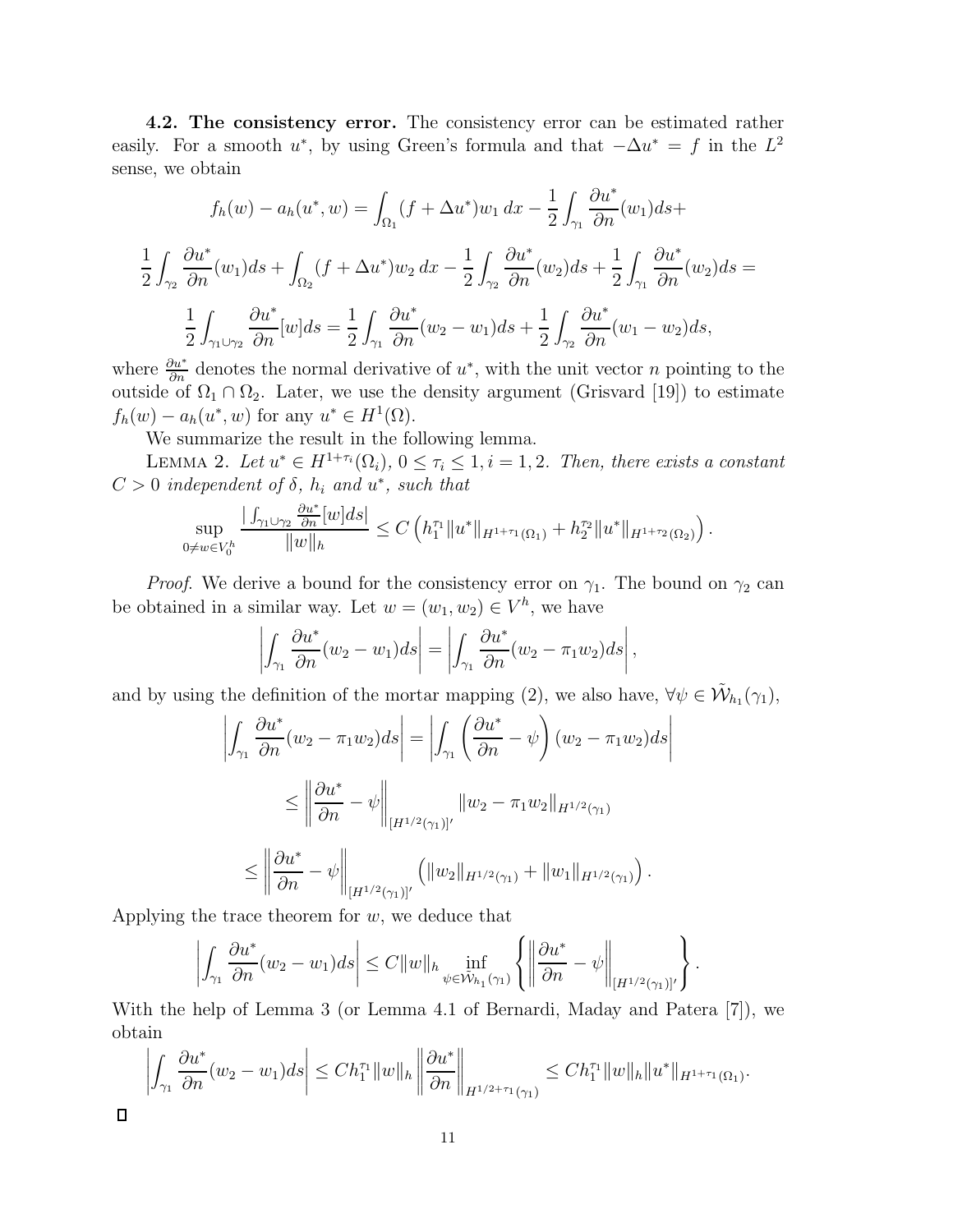**5. Technical lemmas.** In this section, we discuss several technical estimates. We formulate and prove some of the lemmas in a way that is more general than needed in this paper since we believe their applicabilities go beyond this paper.

The proof of the following lemma can be found in Bernardi, Maday and Patera [7], although their definition of the mortar mapping is slightly different from ours for Case L because of the two extra intervals  $[a_0^i, a_1^i]$  and  $[a_{m_i}^i, a_{m_i+1}^i]$ . Their proof also holds here because the length of the intervals  $[a_0^i, a_2^i]$  and  $[a_{m_i-1}^i, a_{m_i+1}^i]$  are  $O(h_i)$ ; we do not include the proof here.

LEMMA 3. Let  $\tilde{\pi}_i$  be the orthogonal projection from  $L^2(\gamma_i)$  onto  $\tilde{\mathcal{W}}_{h_i}(\gamma_i)$ . Then, for any  $0 \leq \tau_i \leq 1$ , the following estimate holds for any  $v \in H^{\tau_i}(\gamma_i)$ ,

$$
||v - \tilde{\pi}_i v||_{L^2(\gamma_i)} + h_i^{-1/2}||v - \tilde{\pi}_i v||_{[H^{1/2}(\gamma_i)]'} \leq Ch_i^{\tau_i}||v||_{H^{\tau_i}(\gamma_i)}.
$$

As a consequence,

$$
\inf_{\psi \in \tilde{\mathcal{W}}_{h_i}(\gamma_i)} \left\{ ||v - \psi||_{[H^{1/2}(\gamma_i)]'} \right\} \leq C h_i^{1/2 + \tau_i} ||v||_{H^{\tau_i}(\gamma_i)}.
$$

Here  $C > 0$  is independent of  $h_i$ .

The next lemma is useful only for Case L. Let us restrict our arguments to  $\Omega_1$ , similar argument applies for  $\Omega_2$ . Recall that in the definition of the finite element space  $V^{h_1}(\Omega_1)$ , we insist that the functions vanish at two interior points  $a_1^1$  and  $a_{m_1}^1$ , which is a bit unusual in the classical finite element theory. Due to the following lemma, we show that the interior zero points do not affect the second order (or  $1+\tau_i$ ) order) accuracy of the overall discretization.

LEMMA 4. Let  $\Omega_1$  be a bounded open subset of  $\mathbb{R}^2$  with a piecewise  $C^{0,1}$  boundary  $∂Ω₁$ . Assume that the aspect ratio and the size of  $Ω₁$  are both  $O(1)$ . Let  $ν ⊂ ∂Ω₁$  be a  $C^{1,1}$  (differentiable Lipschitz) curve with end points A and B. Also let  $\eta \subset \nu \cap \partial \Omega$ be an open non-empty connected curve with end points A and  $x_0$ . Then for any  $u \in H^{1+\tau_1}(\Omega_1)$ ,  $0 < \tau_1 \leq 1$ , that vanishes on  $\partial\Omega$ , we have

(20) 
$$
|u(x)| \leq C d_x^{\tau_1} ||u||_{H^{1+\tau_1}(\Omega_1)}, \quad \forall x \in \nu.
$$

Here  $d_x$  is the arc distance of the point x to  $\eta$  along the curve  $\nu$ . The constant  $C > 0$ does not depend on  $u$ ,  $x_0$  and  $x$ , but in general depends on the Lipschitz constant of  $\partial Ω_1$ .

*Proof.* If  $x \in \eta$  then  $u(x) = 0$  and (20) holds trivially. Let us assume that  $x \in \nu \setminus \eta$ . Let  $z(x)$  be a point in the interior of  $\eta$  such that

$$
d(z(x), x_0) \le d(x, x_0) = d_x.
$$

We shall first assume that  $u$  is a smooth function and then pass it to any functions in  $H^{1+\tau_1}(\Omega_1)$  using the classical density argument; see e.g. Grisvard [19] or Lions and Magenes [24]. Now let  $u \in C^{\infty}(\Omega_1)$ , then

$$
u(x) = u(z(x)) + \int_{z(x)}^{x} u'(s)ds.
$$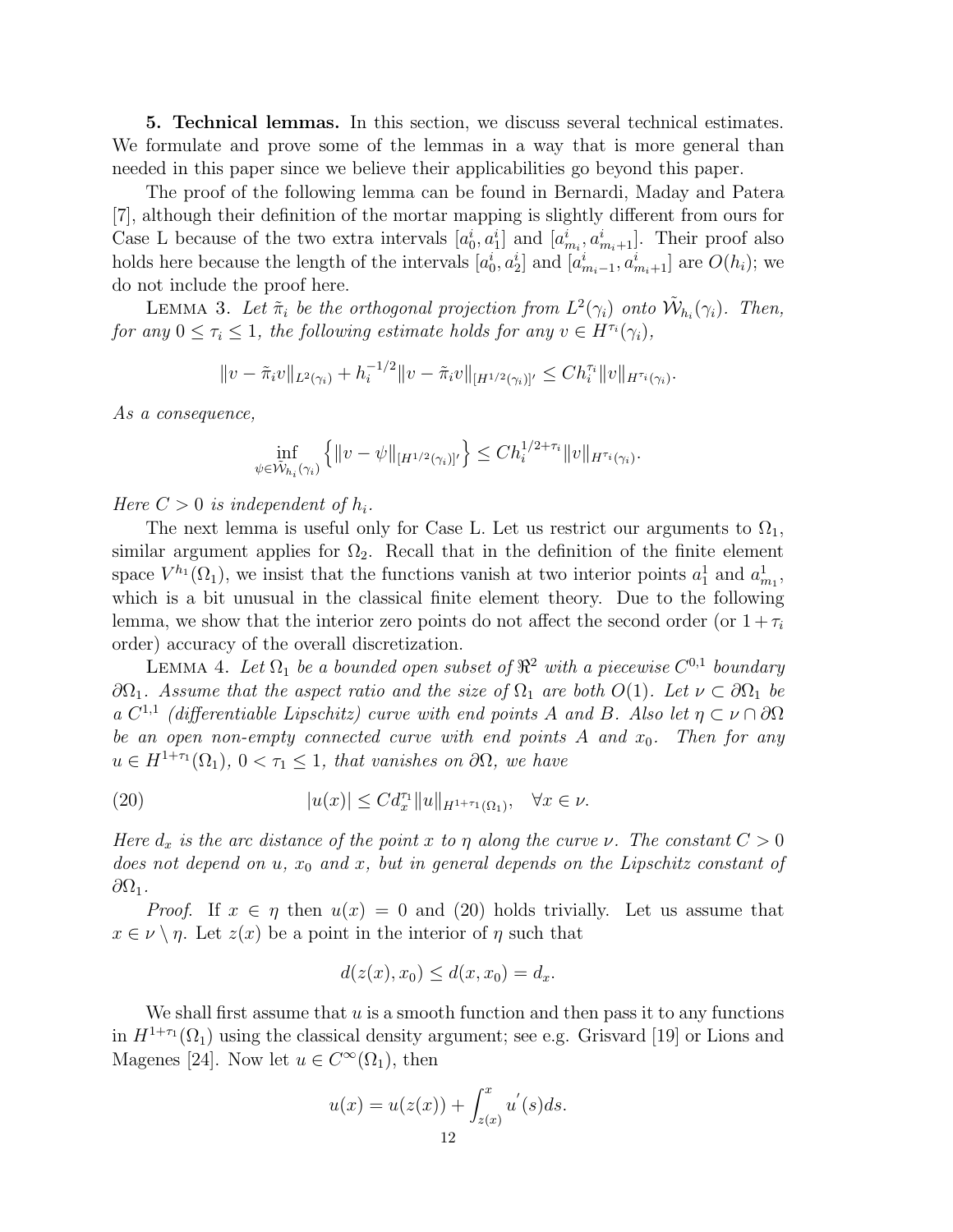Since  $u(z(x)) = 0$  and  $u'(s) = 0$  on  $s \in \eta$ , we have

$$
u(x) = \int_{x_0}^x u'(s)ds.
$$

Using Schwarz inequality, we have

(21) 
$$
|u(x)| \leq \int_{x_0}^x |u'(s)| ds \leq d_x^{1/2} |u|_{H^1(\nu)}.
$$

With the Fundamental Theorem of Calculus,

$$
u'(s) = u'(z(x)) + \int_{z(x)}^{s} u''(t)dt
$$

and using that  $u'(s) = 0$  on  $s \in \eta$ , we get

$$
u(x) = \int_{x_0}^x \int_{z(x)}^s u''(t) dt ds.
$$

By using the fact that  $u''(y) = 0, y \in \eta$ , the Schwarz inequality, and that  $d(x_0, z(x)) \leq$  $d(x, x_0)$  we obtain

(22) 
$$
|u(x)| \leq C d(x,x_0)^{3/2} |u|_{H^2(\nu)}.
$$

We obtain the estimate in  $H^{1+\tau_1}(\nu)$  by interpolating the  $H^1(\nu)$  estimate (21) and the  $H^2(\nu)$  estimate (22) (Lions and Magenes [24]). Thus, for  $0 \le \tau_1 \le 1$ ,

(23) 
$$
|u(x)| \leq C d_x^{1/2 + \tau_1} ||u||_{H^{1+\tau_1}(\nu)}.
$$

With the usual density argument, the above estimate holds for any  $u \in H^{1+\tau_1}(\nu)$ .

Finally, to obtain (20) from (23), we consider two cases  $1/2 \leq \tau_1 \leq 1$  and  $0 < \tau_1 \leq 1/2$  separately.

For  $1/2 \leq \tau_1 \leq 1$ , we use the trace theorem for  $C^{0,1}$  (differentiable Lipschitz) curve (cf. Theorem 1.5.2.1 of Grisvard [19]), which gives

$$
|u(x)| \leq C d_x^{\tau_1} \|u\|_{H^{1/2+\tau_1}(\nu)} \leq C d_x^{\tau_1} \|u\|_{H^{1+\tau_1}(\Omega_1)}.
$$

For  $0 < \tau_1 \leq 1/2$ , it is known that the continuous function space is embedded into  $H^{1/2+\tau_1}(\Omega_1)$ . Using that u vanishes on  $\eta$ , we can use the Bramble-Hilbert lemma and scaling arguments to obtain, for  $0 < \tau_1 \leq 1/2$ ,

$$
|u(x)| \leq C d_x^{\tau_1} ||u||_{H^{1+\tau_1}(\Omega_1)} \quad \forall u \in H^{1+\tau_1}(\Omega_1).
$$

The last arguments can be found in detail in the proof of Theorem 3.3 in Xu [31].  $\square$ 

REMARK 5.1. We remark that we use the above lemma by taking  $x_0 = a_0^1$  (or  $x_0 = a_{m_1+1}^1$ ) and  $\nu$  as an edge of an element  $K_j^{h_1}$  of  $\mathcal{T}^{h_1}(\bar{\Omega}_1)$  that contains  $a_0^1$  and  $a_1^1$ . The lemma is useful only when  $a_0^1 \neq a_1^1$ , and therefore (using the definition of  $a_0^1$  and  $a_1^1$ )  $a_0^1$  belongs to the interior of  $\nu$ .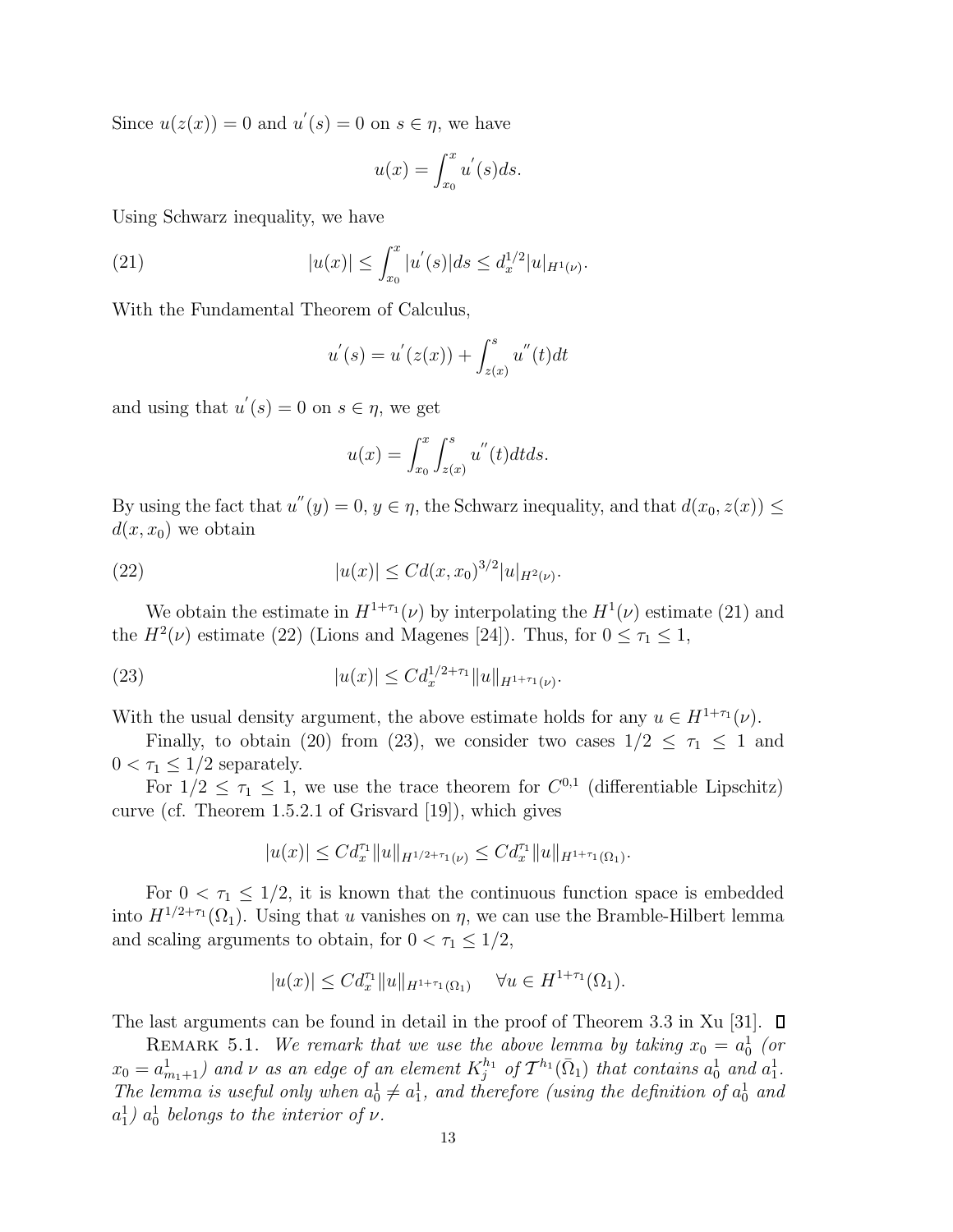We next show the boundness of the mortar projection in two different norms. Since the mortar projection is, in some sense, close to the regular  $L^2$  projection, the  $L^2$  bound is rather easy to obtain. It is a bit involved to obtain its  $H_{00}^{1/2}$  bound.

LEMMA 5. The mortar mapping  $\pi_i$  is bounded in  $L^2(\gamma_i)$ , i.e.,

(24) 
$$
\|\pi_i w\|_{L^2(\gamma_i)} \le \sqrt{6} \|w\|_{L^2(\gamma_i)}, \quad \forall w \in L^2(\gamma_i)
$$

and  $\pi_i$  is also bounded in  $H_{00}^{1/2}(\gamma_i)$ , i.e.,

(25) 
$$
\|\pi_i w\|_{H_{00}^{1/2}(\gamma_i)} \leq C \|w\|_{H_{00}^{1/2}(\gamma_i)}, \quad \forall w \in H_{00}^{1/2}(\gamma_i),
$$

where the constant  $C > 0$  is independent of  $h_1$ ,  $h_2$ ,  $h_1/h_2$ ,  $h_2/h_1$  and  $\delta$ .

*Proof.* Let us consider the proof for  $\pi_1$ . The proof for  $\pi_2$  is similar. Using (2), and taking  $\psi$ , here denoted by v, which equals to  $\pi_1 w$  at the nodal points  $a_2^1, a_3^1, \dots, a_{m_1-1}^1$ , we obtain,

$$
\|\pi_1 w\|_{L^2(\gamma_1)}^2 \le (\pi_1 w, v)_{L^2(\gamma_1)} = (w, v)_{L^2(\gamma_1)}.
$$

Using simple calculations, we have

$$
||v||_{L^{2}(\gamma_{1})}^{2} \leq 6||\pi_{1}w||_{L^{2}(\gamma_{1})}^{2},
$$

and (24) follows easily. We next estimate the  $H_{00}^{1/2}$  bound. Let  $w \in H_0^1(\gamma_1)$ . By the triangle inequality and then the inverse inequality, we have

(26) 
$$
\|\pi_1 w\|_{H_{00}^{1/2}(\gamma_1)}^2 \leq C \left( \frac{1}{h_1} \|\pi_1 w - \mathcal{Q}_{h_1} w\|_{L^2(\gamma_1)}^2 + \|\mathcal{Q}_{h_1} w\|_{H_{00}^{1/2}(\gamma_1)} \right).
$$

Here  $\mathcal{Q}_{h_1}: V^{h_2}(\gamma_1) \to V^{h_1}(\gamma_1)$  is the usual orthogonal  $L^2$  projection. Note that  $\pi_1 \mathcal{Q}_{h_1} w = \mathcal{Q}_{h_1} w$ . Therefore, using (24) we have

$$
(27) \qquad \|\pi_1 w - \mathcal{Q}_{h_1} w\|_{L^2(\gamma_1)}^2 = \|\pi_1 w - \pi_1 \mathcal{Q}_{h_1} w\|_{L^2(\gamma_1)}^2 \leq C \|w - \mathcal{Q}_{h_1} w\|_{L^2(\gamma_1)}.
$$

The next step is to bound  $||w - Q_{h_1}w||_{L^2(\gamma_1)}$ . Now we follow the proofs of Theorems 3.2 and 3.4 of Bramble and Xu [9]. Let us denote by  $\mathcal{I}^{h_1}$  the usual nodal value interpolant on the grid  $a_0^1, a_1^1, a_2^1, \cdots, a_{m_1}^1, a_{m_1+1}^1$ . The interpolator is well-defined in  $H^1(\gamma_1)$ . Let us denote by  $\phi_{a_i}$  the standard basis functions associated to the continuous piecewise linear functions on the grid  $a_0^1, a_1^1, a_2^1, \cdots, a_{m_1}^1, a_{m_1+1}^1$ . It is easy to see that

$$
\tilde{w} = \mathcal{I}^{h_1} w - w(a_1^1) \phi_{a_1^1} - w(a_{m_1}^1) \phi_{a_{m_1}^1}
$$

belongs to  $V^{h_1}(\gamma_1)$ . Therefore

$$
||w - Q_{h_1}w||_{L^2(\gamma_1)} \le ||w - \tilde{w}||_{L^2(\gamma_1)}
$$

$$
\leq \|w - \mathcal{I}^{h_1}w\|_{L^2(\gamma_1)} + \|w(a_1^1)\phi_{a_1^1}\|_{L^2(\gamma_1)} + \|w(a_{m_1}^1)\phi_{a_{m_1}^1}\|_{L^2(\gamma_1)}.
$$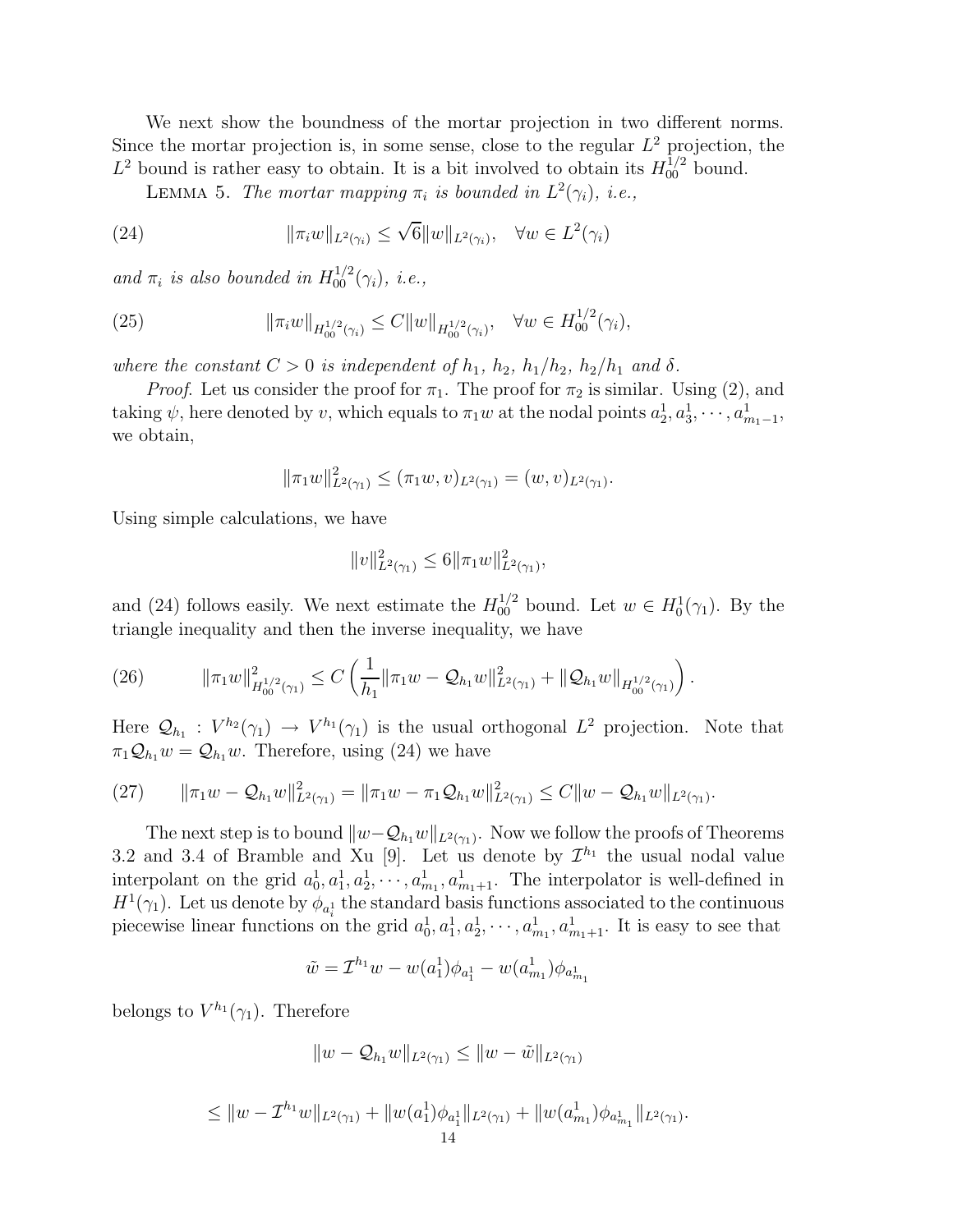Since  $\mathcal{I}^{h_1}w$  is well-defined for  $w \in H^1(\gamma_1)$ , by using a well-known result of Ciarlet [14], we obtain

$$
||w - \mathcal{I}^{h_1}w||_{L^2(\gamma_1)} \le Ch_1|w|_{H^1(\gamma_1)}.
$$

Using that w vanishes at  $a_0^1$  and  $a_{m_1+1}^1$ , we have

$$
|w(a_1^1)| \leq Ch_1^{1/2}|w|_{H^1(\gamma_1)}
$$
 and  $|w(a_{m_1}^1)| \leq Ch_1^{1/2}|w|_{H^1(\gamma_1)}$ ,

and then obtain

(28) 
$$
||w - Q_{h_1}w||_{L^2(\gamma_1)} \leq Ch_1|w|_{H^1(\gamma_1)}.
$$

Using that  $\mathcal{Q}_{h_1}$  is a  $L^2$  projection, we have  $||w - \mathcal{Q}_{h_1}w||_{L^2(\gamma_1)} \leq 2||w||_{L^2(\gamma_1)}$ . Then by the interpolation procedure we obtain

(29) 
$$
||w - Q_{h_1}w||_{L^2(\gamma_1)} \leq C h_1^{1/2} ||w||_{H_{00}^{1/2}(\gamma_1)}.
$$

The next step is to show that

(30) 
$$
|\mathcal{Q}_{h_1}w|_{H^1(\gamma_1)} \leq C|w|_{H^1(\gamma_1)}.
$$

Let  $w_0 = w$  on  $[a_0^1, a_1^1]$  and  $[a_{m_1}^1, a_{m_1+1}^1]$ , and  $w_0 = w(a_1^1) \phi_{a_1^1}(x)$  on  $[a_1^1, a_2^1]$  and  $w_0 = w$  $w(a_{m_1}^1)\phi_{a_{m_1}^1}(x)$  on  $[a_{m_1-1}^1, a_{m_1}^1]$ , and zero at the remaining points of  $\gamma_1$ . Hence,

$$
|\mathcal{Q}_{h_1}w|_{H^1(\gamma_1)}^2 \leq 2\left(|\mathcal{Q}_{h_1}(w-w_0)|_{H^1(\gamma_1)}^2+|\mathcal{Q}_{h_1}w_0|_{H^1(\gamma_1)}^2\right).
$$

By using an inverse inequality, the  $L^2$  stability result (24), and the definition of  $w_0$ , we have

$$
|\mathcal{Q}_{h_1}w_0|_{H^1(\gamma_1)}^2 \leq \frac{C}{h_1^2} \|\mathcal{Q}_{h_1}w_0\|_{L^2(\gamma_1)}^2 \leq \frac{C}{h_1^2} \|w_0\|_{L^2(\gamma_1)}^2 \leq
$$

$$
\frac{C}{h_1^2}\left(\|w\|_{L^2(a_0^1,a_1^1)}^2+\|w(a_1^1)\phi_{a_1^1}\|_{L^2(a_1^1,a_2^1)}^2+\|w(a_{m_1}^1)\phi_{a_{m_1}^1}\|_{L^2(a_{m_1-1}^1,a_{m_1}^1)}^2+\|w\|_{L^2(a_{m_1}^1,a_{m_1+1}^1)}^2\right)
$$

 $\leq C |w|_{H^1(\gamma_1)}^2$ .

In the last inequality, we use (21), which holds for functions w that vanish at  $a_0^1$  and  $a_{m_1+1}^1$ .

Note that  $\mathcal{Q}_{h_1}(w-w_0) = \tilde{\mathcal{Q}}_{h_1}(w-w_0)$ , where  $\tilde{\mathcal{Q}}_{h_1}$  is the standard  $L^2$  projection in the space of piecewise linear functions defined on the grids  $a_1^1, a_2^1, \dots, a_{m_1}^1$  and vanish at the end points  $a_1^1$  and  $a_{m_1}^1$ . Hence by using standard results of the  $L^2$  projection, and some previous arguments, we obtain (30) by

$$
|\mathcal{Q}_{h_1}(w - w_0)|_{H^1(\gamma_1)}^2 \le C|w - w_0|_{H^1(\gamma_1)}^2 \le C|w|_{H^1(\gamma_1)}^2 +
$$
  
15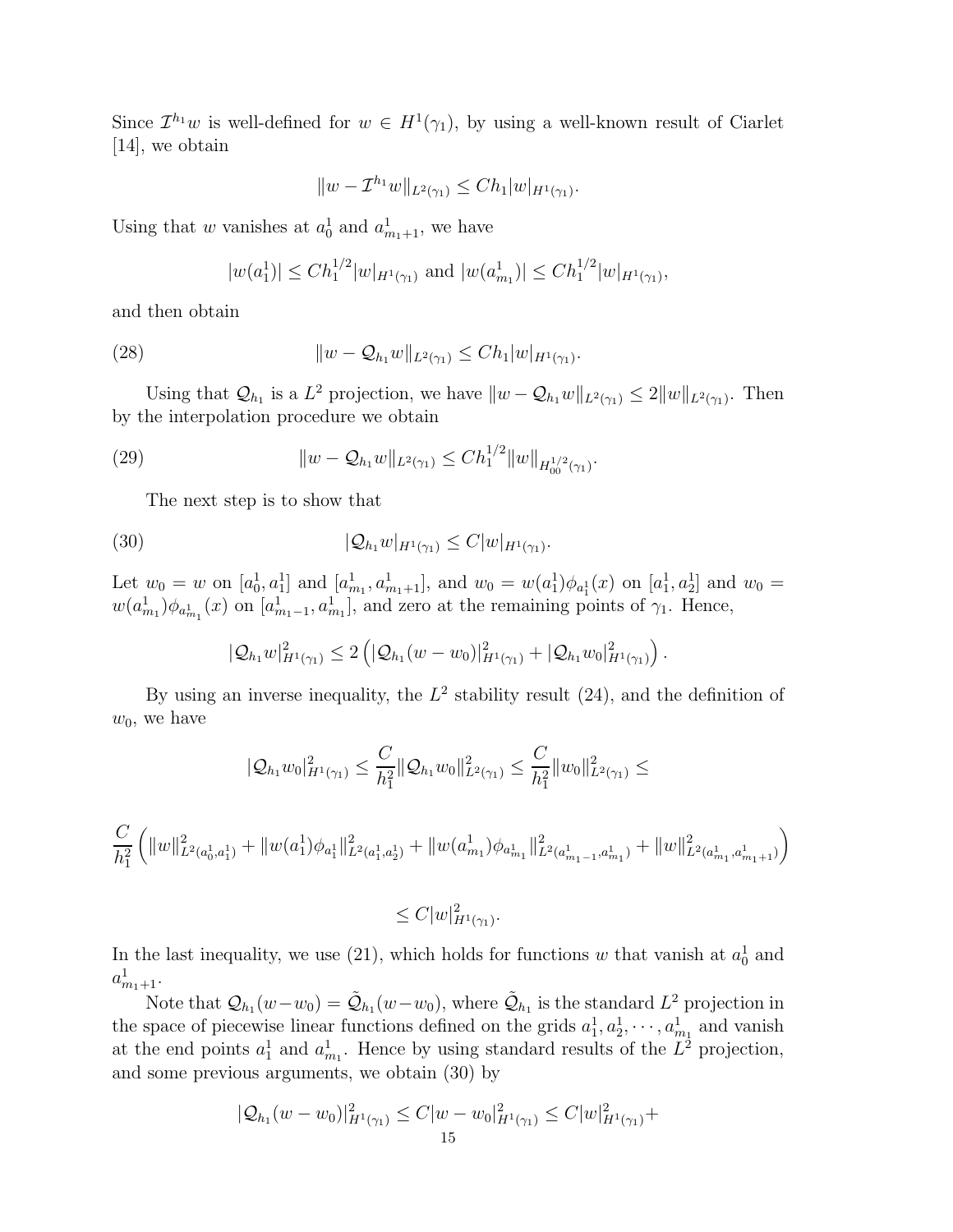$$
C\frac{1}{h_1^2}\left(\|w(a_1^1)\phi_{a_1^1}\|_{L^2(a_1^1,a_2^1)}^2+\|w(a_{m_1}^1)\phi_{a_{m_1}^1}\|_{L^2(a_{m_1-1}^1,a_{m_1}^1)}^2\right)\leq C|w|_{H^1(\gamma_1)}^2.
$$

We then use (30), the  $L^2$  stability of  $\mathcal{Q}_{h_1}$ , and an interpolation procedure to obtain

(31) 
$$
\|\mathcal{Q}_{h_1}w\|_{H_{00}^{1/2}(\gamma_1)}^2 \leq C \|w\|_{H_{00}^{1/2}(\gamma_1)}.
$$

The inequality (25) follows from  $(31)$ ,  $(29)$ ,  $(27)$  and  $(26)$ .  $\Box$ 

To simplify the discussion of the next lemma we assume that  $\Omega_1 = (0, 1) \times (0, 1)$ is a unit square with sides parallel to the coordinate axes. The result of the following lemma can be extended to any Lipschitz regions by using the techniques developed in e.g. Nečas [21]. Let the x-coordinate of  $\gamma_1$  equal to 1. Let  $\Gamma_\delta \subset \Omega_1$  be the set of points that is within a distance  $\delta$  of  $\gamma_1$  and define  $\zeta = \partial \Gamma_{\delta} \cap \Omega_1$ . Thus the x-coordinate of  $\zeta$ equals to  $(1 - \delta)$ .

LEMMA 6. There exists a constant  $C > 0$  independent of  $\delta$ , such that

(32) 
$$
||w||_{L^{2}(\zeta)}^{2} \leq C (||w||_{L^{2}(\gamma_{1})}^{2} + \delta |w|_{H^{1}(\Gamma_{\delta})}^{2}),
$$

and

(33) 
$$
||w||_{L^{2}(\zeta)}^{2} \leq C \left( \delta |w|_{H^{1}(\Gamma_{\delta})}^{2} + \frac{1}{\delta} ||w||_{L^{2}(\Gamma_{\delta})}^{2} \right)
$$

hold for any  $w \in H^1(\Omega_1)$ .

Proof. By using the Fundamental Theorem of Calculus we have

$$
w(1 - \delta, y) = w(1, y) - \int_{1-\delta}^{1} \frac{\partial w}{\partial x}(s, y) ds.
$$

Squaring both sides and taking the integral in  $y$  from 0 to 1, we obtain

$$
\int_0^1 (w(1-\delta,y))^2 dy \le 2 \int_0^1 (w(1,y))^2 dy + 2 \int_0^1 \left( \int_{1-\delta}^1 \frac{\partial w}{\partial x}(s,y) ds \right)^2 dy.
$$

Now using Schwarz inequality on the last term,

$$
\int_0^1 (w(1-\delta,y))^2 dy \le 2 \int_0^1 (w(1,y))^2 dy + 2 \int_0^1 \delta \left( \int_{1-\delta}^1 \left( \frac{\partial w}{\partial x}(s,y) \right)^2 ds \right) dy,
$$

and (32) follows. To prove (33), we note that for  $x \in (1 - \delta, 1)$ ,

$$
w(1-\delta, y) = w(x, y) - \int_{1-\delta}^{x} \frac{\partial w}{\partial x}(s, y) ds,
$$

which implies, by squaring both sides and using Schwarz inequality, that

$$
(w(1 - \delta, y))^2 \le 2\left(w(x, y))^2 + \delta \int_{1-\delta}^1 \left(\frac{\partial w}{\partial x}(s, y)\right)^2 ds\right).
$$
  
16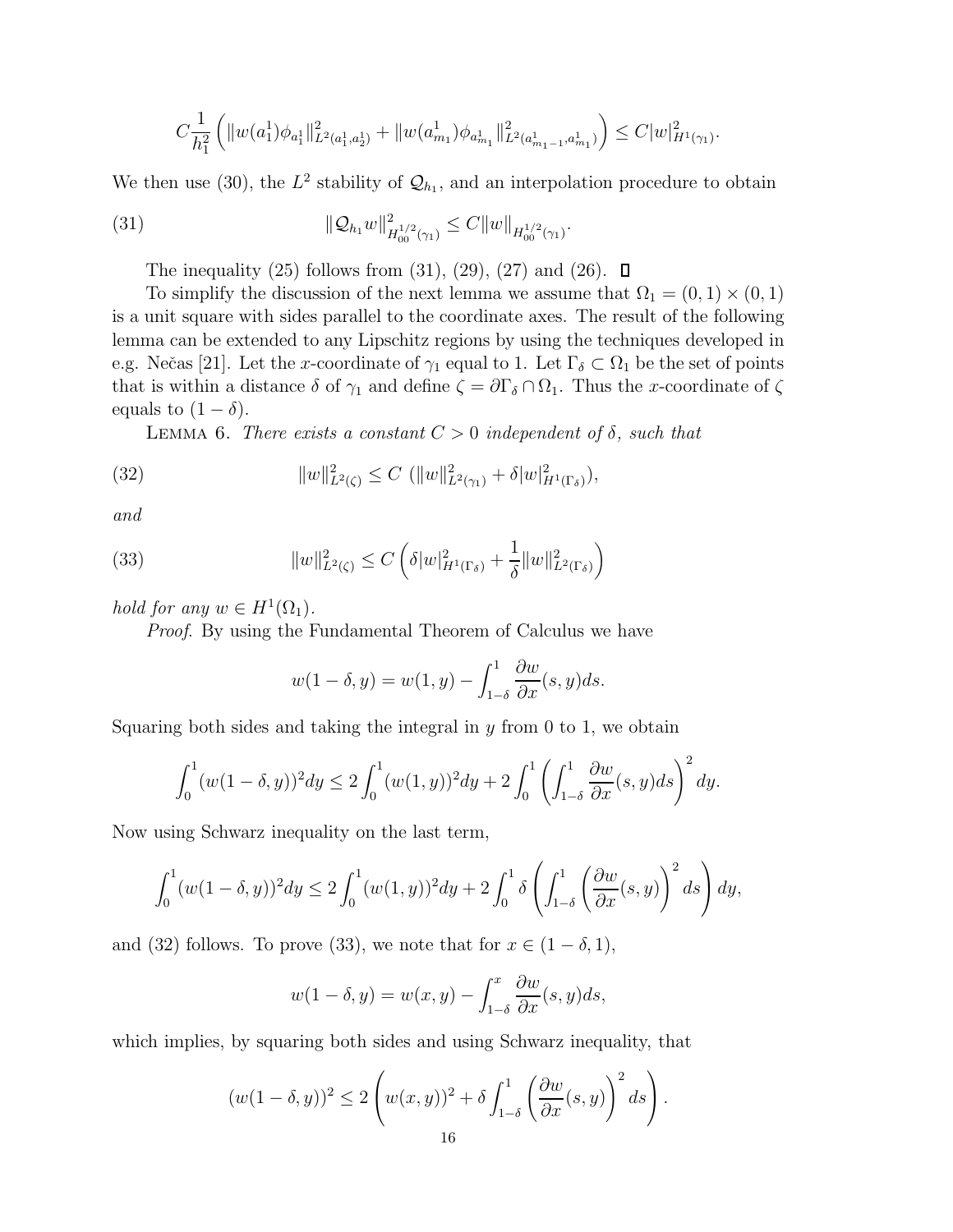The proof of (33) is now obtained by integrating this inequality over  $(1-\delta, 1) \times (0, 1)$ .  $\Box$ 

REMARK 5.2. A similar estimate plays a very important role in the study of the optimal convergence of the overlapping Schwarz methods with small overlap; see Dryja and Widlund [17].

The next two lemmas are devoted to Case R. For a given overlap  $\delta$ , we introduce a finite element triangulation of size  $O(\delta)$  on  $\Omega_1$ . More precisely, we let  $\mathcal{T}^{\delta}(\bar{\Omega}_1)$  be a triangulation of  $\Omega_1$ , which may or may not be nested with  $\mathcal{T}^{h_1}(\bar{\Omega}_1)$ . We assume the triangulation is quasi-uniform with size  $O(\delta)$  and  $V^{\delta}(\Omega_1)$  is the space of continuous piecewise linear functions on the triangulation  $T^{\delta}(\bar{\Omega}_1)$ . We denote by  $\gamma_1^{\delta}$  the set of nodal points of  $\mathcal{T}^{\delta}(\bar{\Omega}_1)$  belonging to  $\bar{\gamma}_1$ . Following Dryja, Sarkis and Widlund [18], we define an interpolation operator  $I_{\delta}^M : V^{h_1}(\Omega_1) \to V^{\delta}(\Omega_1)$  as follows.

DEFINITION 1. Given  $w \in V^{h_1}(\Omega_1)$ , define  $w_\delta = I_\delta^M w \in V^\delta(\Omega_1)$  by the values of  $w_{\delta}$  at two types of nodes of  $\mathcal{T}^{\delta}(\bar{\Omega}_1)$ :

- i) For an interior nodal point  $P \in \mathcal{T}^{\delta}(\bar{\Omega}_1) \setminus \gamma_1^{\delta}$ , let  $\tau_P \in \mathcal{T}^{\delta}(\bar{\Omega}_1)$  be a triangle with P as one of its vertices. We define  $w_{\delta}(P)$  as the average of w over  $\tau_P$ , *i.e.*,  $\int_{\tau_P} w dx / \int_{\tau_P} 1 dx$ .
- ii) For a boundary nodal point  $P \in \gamma_1^{\delta}$ , let  $\overline{\tau}_P \in \mathcal{T}^{\delta}(\overline{\Omega}_1)$  be a triangle with P as one of its vertices, and having an edge on  $\gamma_1$ . We define  $w_{\delta}(P)$  as the average of w over  $\bar{\tau}_P \cap \gamma_1$ , i.e. the line integral  $\int_{\bar{\tau}_P \cap \gamma_1} w ds / \int_{\bar{\tau}_P \cap \gamma_1} 1 ds$ .

LEMMA 7. There exists a constant  $C > 0$ , independent of  $\delta$  and  $h_1$ , such that

(34) 
$$
\| (I - I_{\delta}^{M}) w \|_{L^{2}(\Omega_{1})} \leq C \delta |w|_{H^{1}(\Omega_{1})},
$$

(35) 
$$
|I_{\delta}^{M}w|_{H^{1}(\Omega_{1})} \leq C |w|_{H^{1}(\Omega_{1})},
$$

and

(36) 
$$
||I_{\delta}^{M}w||_{L^{2}(\gamma_{1})} \leq C ||w||_{L^{2}(\gamma_{1})}
$$

hold for any  $w \in V^{h_1}(\gamma_1)$ .

REMARK 5.3. A proof can be found in the paper of Dryja, Sarkis and Widlund [18]. The interpolation operator  $I_{\delta}^M$  is used only as part of the proof of the next lemma, not in the implementation of any of the algorithms proposed in this paper.

For the next lemma, let us assume that  $\zeta$  is aligned with the  $h_1$ -grid, and let  $\mathcal{H}_1^{\delta}$ be the h<sub>1</sub>-discrete harmonic extension operator in  $V^{h_1}(\Gamma_\delta)$  with boundary data on  $\gamma_1$ and zero data on  $\partial \Gamma_{\delta} \setminus \gamma_1$ . Also, let  $\mathcal{H}_1$  be the h<sub>1</sub>-discrete harmonic extension operator in  $V^{h_1}(\Omega_1)$  with boundary data on  $\gamma_1$  and zero data on  $\partial\Omega_1\setminus\gamma_1$ .

LEMMA 8. There exists a constant  $C > 0$  independent of  $\delta$  and  $h_1$ , such that

(37) 
$$
|\mathcal{H}_1^{\delta}w|_{H^1(\Gamma_{\delta})}^2 \leq C \left( \|w\|_{H_{00}^{1/2}(\gamma_1)}^2 + \frac{1}{\delta} \|w\|_{L^2(\gamma_1)}^2 \right)
$$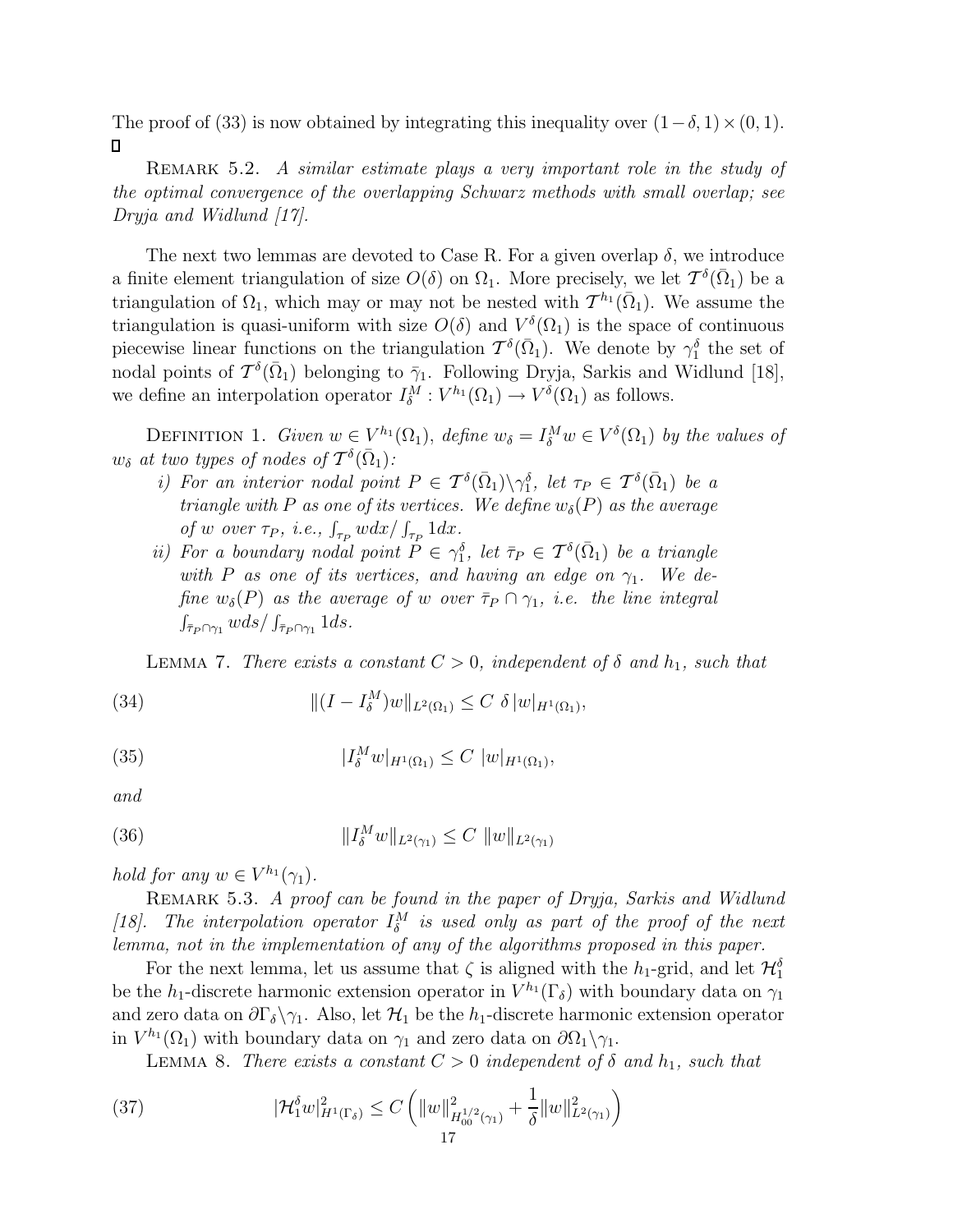for any  $w \in V^{h_1}(\gamma_1)$ .

Proof. Using a triangle inequality, we have

$$
|\mathcal{H}_1^{\delta} w|_{H^1(\Gamma_{\delta})}^2 \leq 2|\mathcal{H}_1^{\delta}(w - I_{\delta}^M w)|_{H^1(\Gamma_{\delta})}^2 + 2|\mathcal{H}_1^{\delta} I_{\delta}^M w|_{H^1(\Gamma_{\delta})}^2 = 2I_1 + 2I_2.
$$

Let  $\theta_{\delta}$  be a smooth function with values equal to one on  $\gamma_1$  and to zero on  $\Omega_1 \backslash \Gamma_{\delta}$ . Let  $I_{h_1}$  be the usual pointwise piecewise linear continuous interpolation operator. Using the fact that the discrete harmonic extension has minimal energy,

$$
I_1\leq |I_{h_1}(\theta_\delta(\mathcal{H}_1 w-I_\delta^M\mathcal{H}_1 w))|_{H^1(\Omega_1)}^2\leq
$$

$$
C\left( \left| \mathcal{H}_1 w - I_\delta^M \mathcal{H}_1 w \right|_{H^1(\Omega_1)}^2 + \frac{1}{\delta^2} \|\mathcal{H}_1 w - I_\delta^M \mathcal{H}_1 w \|^2_{L^2(\Omega_1)} \right).
$$

In the last inequality, we used the standard estimate as in the additive Schwarz theory (see e.g.  $[17]$ ). Finally we use  $(34)$  and  $(35)$  to obtain

$$
I_1 \leq C |\mathcal{H}_1 w|_{H^1(\Omega_1)}^2 \leq C \|w\|_{H_{00}^{1/2}(\gamma_1)}^2.
$$

Using again that the discrete harmonic extension has minimal energy, and estimate (36), we obtain

$$
I_2 \le C \sum_{x_k \in \gamma_1^{\delta}} (I_{\delta}^M w)^2(x_k) \le \frac{C}{\delta} \|w\|_{L^2(\gamma_1)}^2.
$$

The proof of the lemma follows immediately.  $\square$ 

REMARK 5.4. This lemma is used only for Case R.

**6. Numerical experiments: Accuracy.** To support the accuracy theory developed in the last few sections, we conduct some numerical experiments. We only consider Case R, and the problem domain is shown in Fig. 1. In all tests, we assume that the exact solution  $u$  has the form

$$
u^*(x, y) = \left(\sin(\pi x) + \sin\left(\frac{\pi}{2}x\right)\right)\sin(\pi y)
$$

and  $\Omega = (0, 2) \times (0, 1)$ . We denote  $\Omega_1^0 = (0, 1) \times (0, 1)$ ,  $\Omega_2^0 = (1, 2) \times (0, 1)$ . and the computed solution  $u = (u_1, u_2) \in V^h$ . Let  $I_{h_i}$  be the pointwise piecewise linear interpolation operator in  $\mathcal{T}^{h_i}$ . The error that we report in this section is defined by

$$
e = (e_1, e_2) = (I_{h_1}u^* - u_1, I_{h_2}u^* - u_2).
$$

Our theory applies only to the  $H^1$  norm, but three discrete norms  $L^2$ ,  $L^{\infty}$  and  $H^1$ are used to measure the numerical error. More precisely, we use

$$
||e||_{L^{2}(\Omega)} = \sqrt{||e_{1}||_{L^{2}(\Omega_{1}^{0})}^{2} + ||e_{2}||_{L^{2}(\Omega_{2}^{0})}^{2}}.
$$
  
18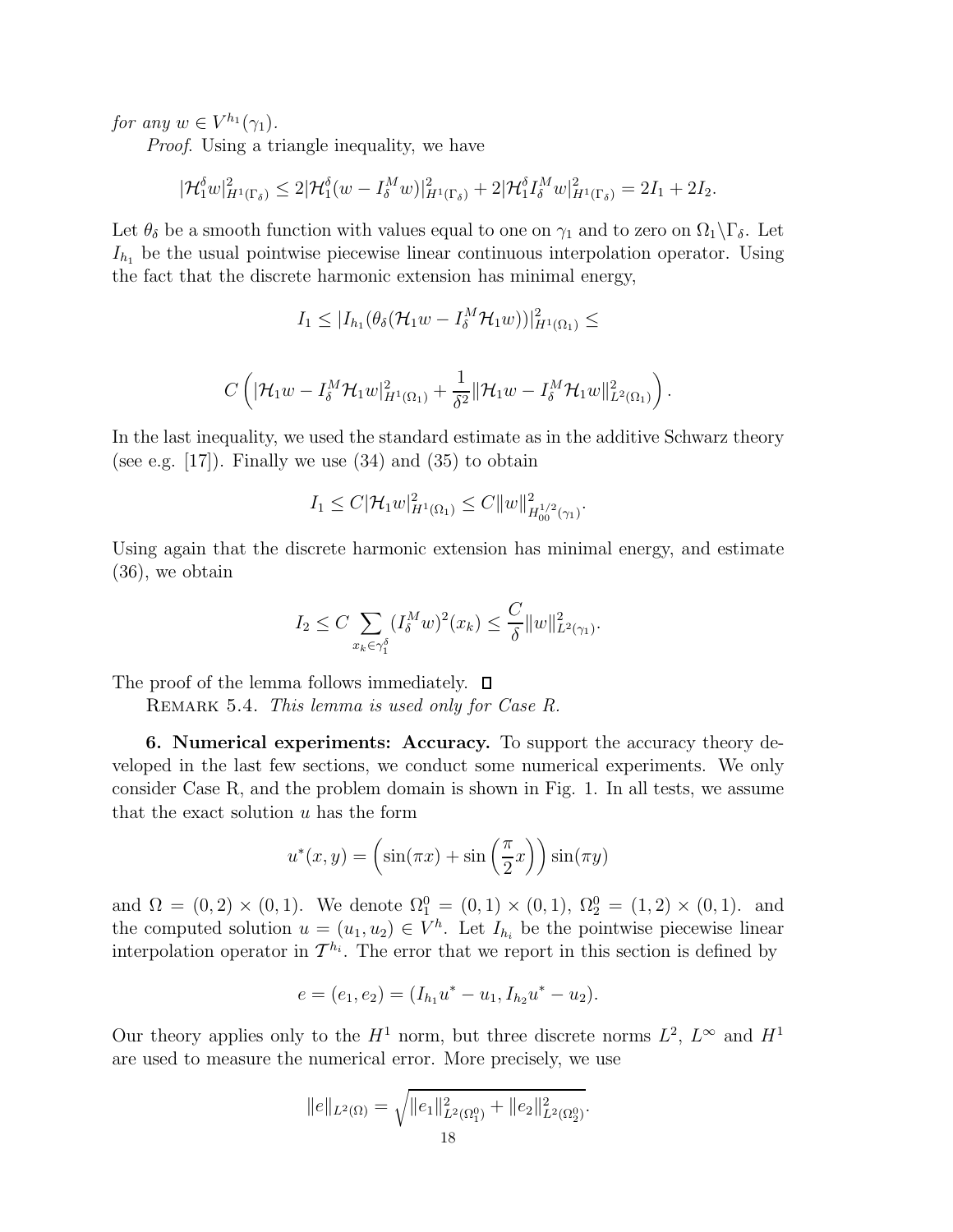TABLE 1

The initial grid on  $\Omega_1$  is  $6 \times 5$  and  $5 \times 4$  on  $\Omega_2$ . The element sizes are  $h_1 = 0.2$  and  $h_2 = 0.25$ .  $\delta = 0.45$ . In row l, the number in () is the ratio with the number in row l – 1. The ratio indicates the order of the accuracy of the discretization.

|         | $L^2$                 | $L^{\infty}$        | $H^1$               | $L^{\infty}(\nabla e)$ |
|---------|-----------------------|---------------------|---------------------|------------------------|
| $l=0$   | 8.629D-02             | 0.1375              | 1.363               | 1.717                  |
| $l=1$   | $2.274D-02(3.79)$     | $3.754D-02(3.66)$   | 0.7108(1.92)        | 0.8686(1.98)           |
|         | $l=2$ 5.905D-03(3.85) | $9.469D - 03(3.96)$ | 0.3569(1.99)        | 0.4346(2.00)           |
| $l = 3$ | $1.480D-03(3.99)$     | $2.375D-03(3.99)$   | 0.1785(2.00)        | 0.2172(2.00)           |
| $l = 4$ | $3.704D-04(4.00)$     | $5.945D-04(3.99)$   | $8.927D - 02(2.00)$ | 0.1086(2.00)           |
|         | $l=5$ 9.264D-05(4.00) | $1.486D-04(4.00)$   | $4.463D-02(2.00)$   | $5.429D-02(2.00)$      |

TABLE 2

We fix the refinement to  $l = 5$ , i.e,  $h_1 = 0.2/32$  and  $h_2 = 0.25/32$ . The grids are  $(160+ovlp) \times 160$ and  $(128 + ovlp) \times 128$ .

|             | $L^2$     | $L^{\infty}$ | $H^1$     | $L^{\infty}(\nabla e)$ |
|-------------|-----------|--------------|-----------|------------------------|
| $ovlp = 1$  | 9.159D-05 | 1.415D-04    | 4.462D-02 | 5.429D-02              |
| $ovlp = 2$  | 9.158D-05 | $1.415D-04$  | 4.463D-02 | 5.429D-02              |
| $ovlp = 4$  | 9.170D-05 | 1.417D-04    | 4.462D-02 | 5.429D-02              |
| $ovlp = 8$  | 9.190D-05 | 1.421D-04    | 4.462D-02 | 5.429D-02              |
| $ovlp = 16$ | 9.220D-05 | 1.435D-04    | 4.463D-02 | 5.429D-02              |
| $ovlp = 32$ | 9.264D-05 | 1.486D-04    | 4.463D-02 | 5.429D-02              |

Similarly, we can define  $||e||_{H^1(\Omega)}$ .  $||e||_{L^{\infty}(\Omega)}$  is given as

$$
||e||_{L^{\infty}(\Omega)} = \max{||e||_{L^{\infty}(\Omega_1)}, ||e||_{L^{\infty}(\Omega_2)}}.
$$

The refinement is done by simply cutting each triangle into four equal triangles. We use l to denote the level of refinement.

In the first test case, we take  $h_1$  and  $h_2$  close to each other. We choose  $\Omega_1 =$  $(0, 1.2) \times (0, 1)$  and  $\Omega_2 = (0.75, 2) \times (0, 1)$ . The overlapping size is fixed to  $\delta = 0.45$ . The initial mesh (i.e.  $l = 0$ ) sizes are  $h_1 = 0.2$  and  $h_2 = 0.25$ , which translate to two non-matching grids of  $6 \times 5$  and  $5 \times 4$ . The results are summarized in Table 1. Five levels of uniform refinements are performed. One can see clearly that the method is of first order in  $H^1(\Omega)$  and second order in  $L^2(\Omega)$ .

We next examine the dependence on the overlap. We fix the mesh sizes at  $h_1 =$  $0.2/32$  and  $h_2 = 0.25/32$ , i.e. the refinement level  $l = 5$ . Let *ovlp* be an integer denoting the number of elements in the  $x$  direction in the overlapping region, we let  $ovlp$  go from 1 to 32. The results can be found in Table 2. As predicted in Theorem 1, the accuracy is independent of the overlap.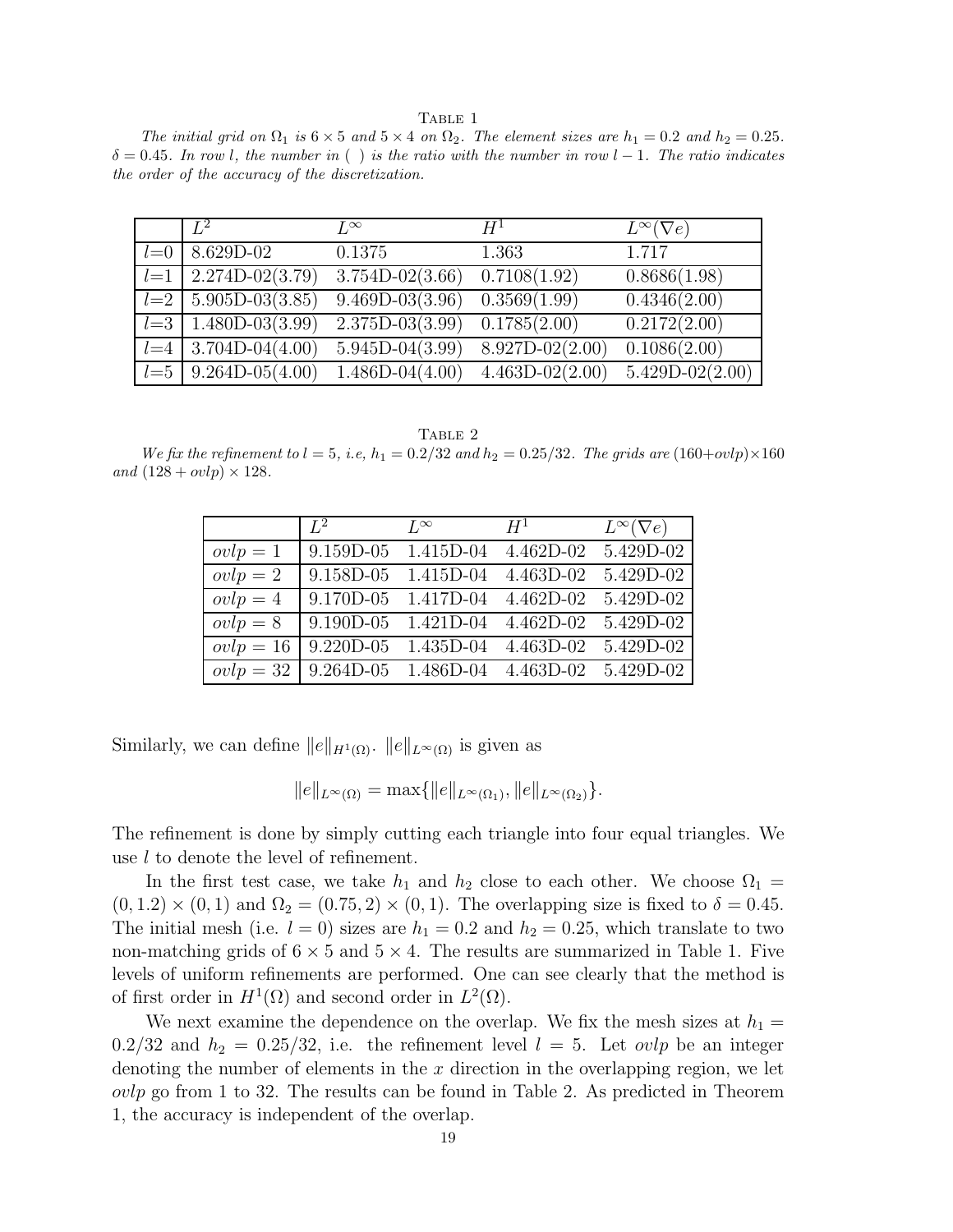Table 3 We fix the overlap delta = 0.275. The initial grid is  $6 \times 5$  and  $5 \times 4$ . The table below gives the error on  $\Omega_1$  and  $\Omega_2$  when we refine both grids uniformly with different level of refinement denoted by  $l_{\Omega_1}$  and  $l_{\Omega_2}$ , respectively.

|                                      | $L^2$               | $L^{\infty}$        | $H^1$             | $L^{\infty}(\nabla e)$ |
|--------------------------------------|---------------------|---------------------|-------------------|------------------------|
|                                      | error in $\Omega_1$ |                     |                   |                        |
| $l_{\Omega_1} = 3, l_{\Omega_2} = 0$ | $3.059D-02$         | 7.890D-02           | 1.538             | 0.6549                 |
| $l_{\Omega_1} = 4, l_{\Omega_2} = 1$ | $8.126D-03(3.76)$   | $2.238D-02(3.52)$   | 0.6592(2.33)      | 0.3942(1.66)           |
| $l_{\Omega_1} = 5, l_{\Omega_2} = 2$ | $2.119D-03(3.83)$   | $6.177D-03(3.62)$   | 0.3070(2.14)      | 0.1417(2.78)           |
|                                      | error in $\Omega_2$ |                     |                   |                        |
| $l_{\Omega_1} = 3, l_{\Omega_2} = 0$ | 4.732D-02           | 9.488D-02           | 0.3460            | 1.2002                 |
| $l_{\Omega_1} = 4, l_{\Omega_2} = 1$ | $1.294D-02(3.66)$   | $2.596D-02(3.65)$   | 0.1754(1.97)      | 0.6110(1.96)           |
| $l_{\Omega_1} = 5, l_{\Omega_2} = 2$ | $3.310D-03(3.91)$   | $6.709D - 03(3.87)$ | $8.646D-02(2.03)$ | 0.3095(1.97)           |

Instead of using the same level of refinement in both subdomains, we experiment with different level of refinement denoted by  $l_{\Omega_1}$  and  $l_{\Omega_2}$ . We also measure the error separately in  $\Omega_1$  and  $\Omega_2$ . We start with the same initial mesh (6 × 5 and 5 × 4), and refine three times in each subdomain with levels equal to  $l_{\Omega_1} = 3, 4, 5$  and  $l_{\Omega_2} = 0, 1, 2$ . The results are provided in Table 3.

**7. Additive Schwarz preconditioners.** The linear system of equations corresponding to (3) is usually large, sparse, symmetric positive definite and ill-conditioned. Preconditioning is necessary if iterative methods are used to solve it. In this section, we introduce several additive Schwarz preconditioners. A good introduction on the abstract additive Schwarz method (ASM) and its theory can be found in the book by Smith, Bjørstad and Gropp [28]. The key element of the abstract ASM theory is the introduction of a bounded decomposition of the finite element solution space  $V^h$ . Three such decompositions will be discussed in this section. Some numerical results are given at the end to support our theory.

**7.1. An additive Schwarz method based on the harmonic extension (ASHE).** We first introduce a method that uses discrete harmonic extensions in the overlapping region. The subspace decomposition is given by

$$
V^h = \mathcal{I}_1 V_1 + \mathcal{I}_2 V_2, \quad V_1 = V_0^{h_1}(\Omega_1), \quad V_2 = V_0^{h_2}(\Omega_2),
$$

where the interpolation operator  $\mathcal{I}_1 : V_0^{h_1}(\Omega_1) \to V^h(\Omega)$  is given as follows: For  $v_1 \in V_0^{h_1}(\Omega_1)$ , we define  $\mathcal{I}_1 v_1 \in V^h(\Omega)$  by

$$
\mathcal{I}_1 v_1 = \begin{cases} v_1 & \text{in} & \Omega_1(\text{interior, zero on } \gamma_1) \\ \pi_2 v_1 & \text{on} & \gamma_2 \\ \mathcal{H}_{12}^{h_2} \pi_2 v_1 & \text{in} & \Omega_2 \\ 20 & \text{in} & \Omega \end{cases}
$$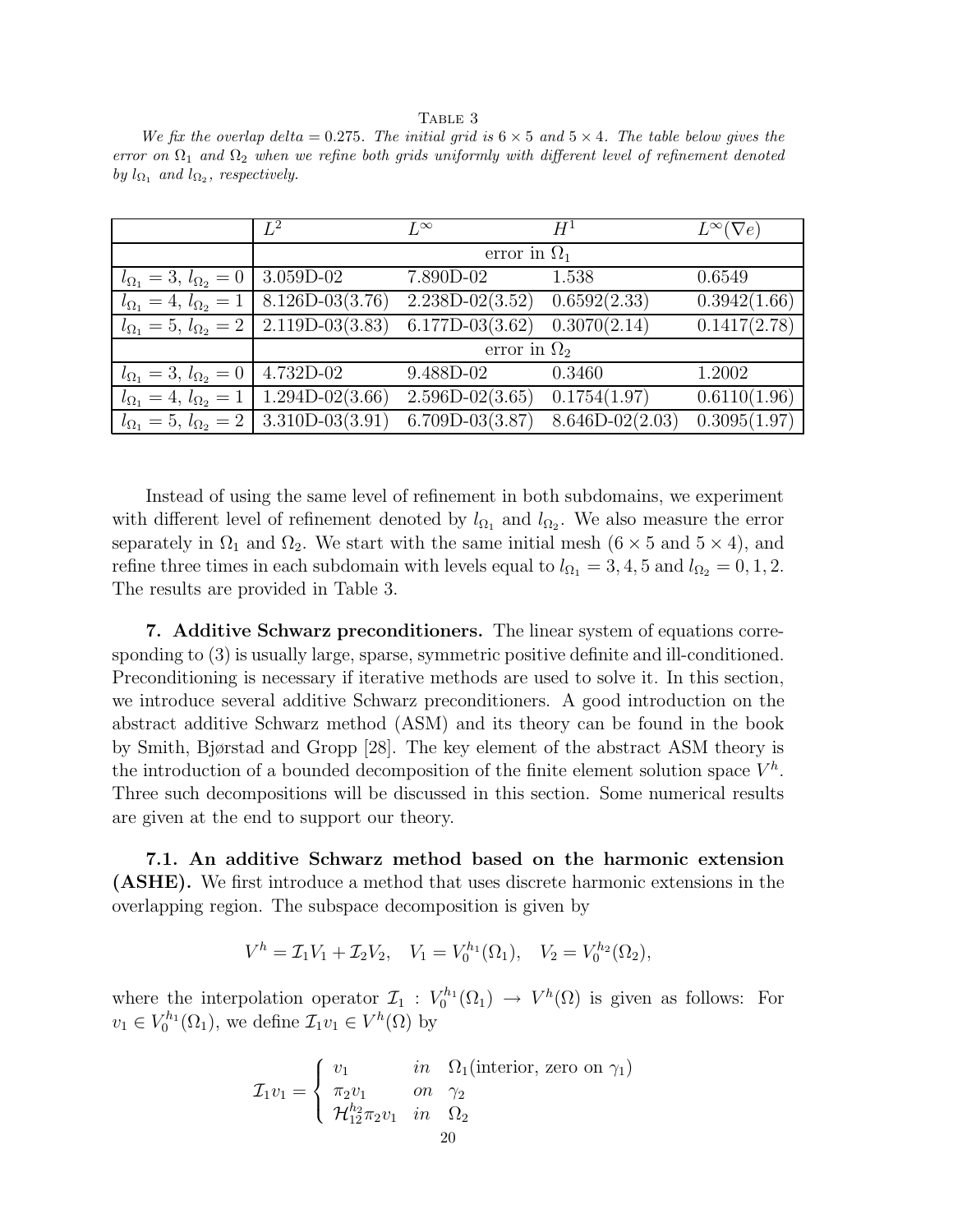and the interpolation operator  $\mathcal{I}_2: V_0^{h_2}(\Omega_2) \to V^h(\Omega)$  is given as follows: For  $v_2 \in$  $V_0^{h_2}(\Omega_2)$ , we define  $\mathcal{I}_2v_2 \in V^h(\Omega)$  by

$$
\mathcal{I}_2 v_2 = \begin{cases} v_2 & \text{in} \quad \Omega_2(\text{interior, zero on } \gamma_2) \\ \pi_1 v_2 & \text{on} \quad \gamma_1 \\ \mathcal{H}_{12}^{h_1} \pi_1 v_2 & \text{in} \quad \Omega_1. \end{cases}
$$

Let the bilinear forms  $b_i(u_i, v_i) : V_0^{h_i}(\Omega_i) \times V_0^{h_i}(\Omega_i) \to \Re, i = 1, 2$ , be defined by

(38) 
$$
b_i(u_i, v_i) = a_i(u_i, v_i) \equiv \int_{\Omega_i} \nabla u_i \cdot \nabla v_i \, dx.
$$

The subspace projection operator  $\tilde{T}_i : V^h(\Omega) \to V_0^{h_i}(\Omega_i), i = 1, 2$ , satisfies

$$
b_i(\tilde{T}_i u, v) = a_h(u, \mathcal{I}_i v), \quad \forall v \in V_0^{h_i}(\Omega_i).
$$

Now we define the operator  $T_i = \mathcal{I}_i \tilde{T}_i : V^h(\Omega) \to V^h(\Omega)$ , and let

$$
T = T_1 + T_2.
$$

To analyze the spectral condition of the operator  $T$ , we use the abstract ASM theory. The following lemma is a slightly modified version of the abstract ASM lemma in Smith, Bjørstad and Gropp [28], for two overlapping subregions with no coarse space.

Lemma 9. Suppose the following three assumptions hold:

i) There exists a constant  $C_0$  such that for all  $u \in V^h(\Omega)$  there exists a decomposition  $u = \sum_{i=1}^{2} \mathcal{I}_i u_i, u_i \in V_0^{h_i}(\Omega_i)$ , with

$$
\sum_{i=1}^{2} b_i(u_i, u_i) \leq C_0^2 a_h(u, u).
$$

ii) There exist constants  $\epsilon_{ij}$ ,  $i, j = 1, 2$ , such that

$$
a_h(\mathcal{I}_i u_i, \mathcal{I}_j u_j) \le \epsilon_{ij} a_h(\mathcal{I}_i u_i, \mathcal{I}_i u_i)^{1/2} a_h(\mathcal{I}_j u_j, \mathcal{I}_j u_j)^{1/2}
$$

$$
\forall u_i \in V_0^{h_i}(\Omega_i) \quad \forall u_j \in V_0^{h_j}(\Omega_j).
$$

iii) There exists a constant  $\omega$  such that

$$
a_h(\mathcal{I}_i u_i, \mathcal{I}_i u_i) \leq \omega b_i(u_i, u_i) \quad \forall u_i \in V_0^{h_i}(\Omega_i), i = 1, 2.
$$

Then, T is invertible,  $a_h(Tu, v) = a_h(u, Tv), \forall u, v \in V^h(\Omega)$ , and

(39) 
$$
C_0^{-2}a_h(u, u) \le a_h(Tu, u) \le (\rho(\mathcal{E})\omega)a_h(u, u) \quad \forall u \in V^h(\Omega).
$$

Here  $\rho(\mathcal{E})$  is the spectral radius of  $\mathcal{E}$ , which is a  $2 \times 2$  matrix made of  $\{\epsilon_{ij}\}.$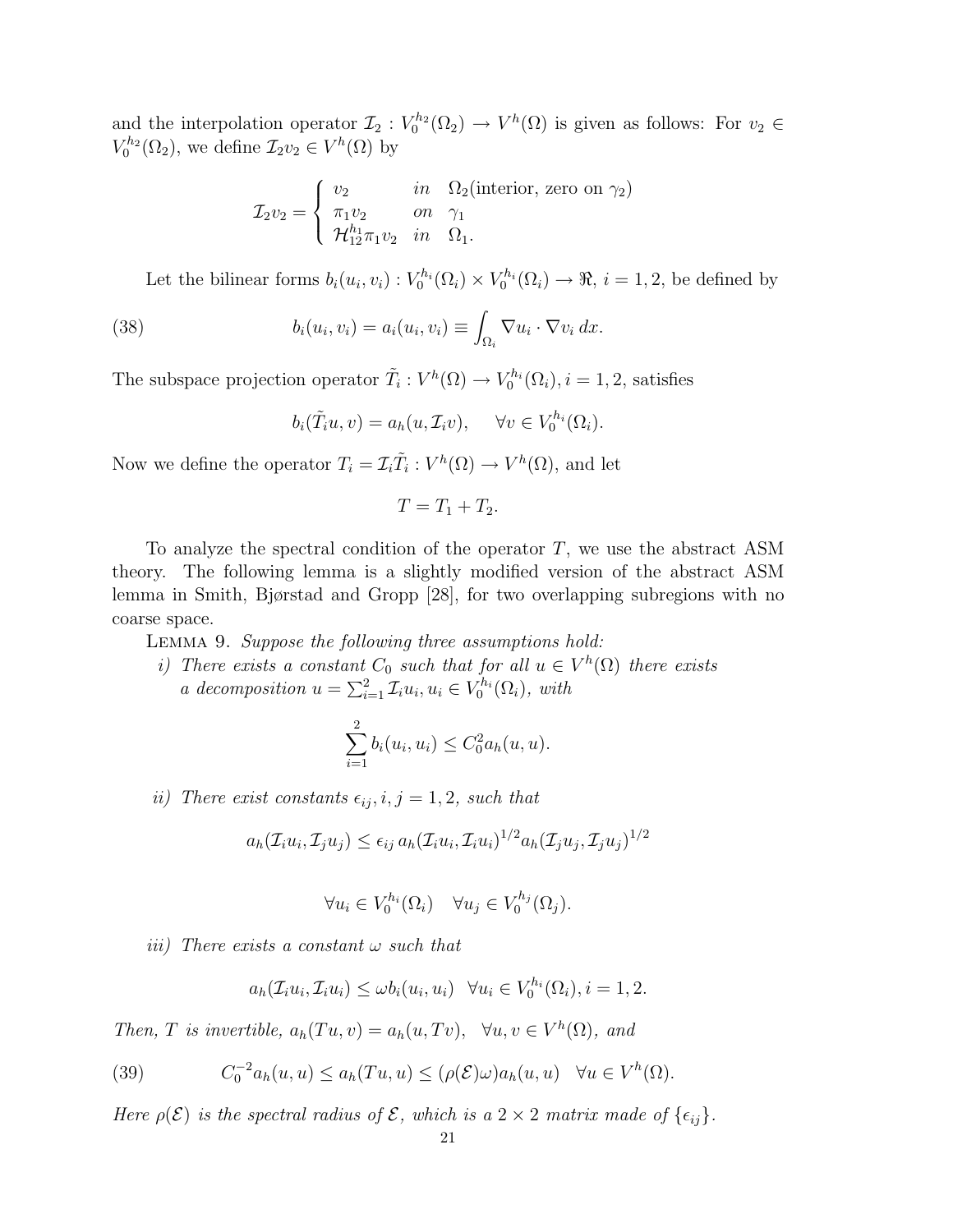We estimate the condition number of T in the next theorem. Both Case R and Case L are considered. For Case R, we define the overlapping size  $\delta$  as usual, and for Case L, we assume that  $\delta = O(1)$ .

THEOREM 2. Assume that Assumption 1 holds. Then,

$$
c\delta a_h(u, u) \le a_h(Tu, u) \le C a_h(u, u), \quad \forall u \in V^h(\Omega),
$$

where  $c > 0$  and  $C > 0$  are constants independent of  $h_i$  and  $\delta$ . Therefore if the overlap is sufficiently large, i.e.,  $\delta = O(1)$ , the preconditioner is optimal.

Proof. We follow the abstract theory stated in Lemma 9. We need only to verify the three assumptions.

Assumption i). Given  $v = (v_1, v_2) \in V^h(\Omega)$ , we define  $u_i \in V_0^{h_i}(\Omega_i)$  as follows:

$$
u_1 = v_1 - \mathcal{H}_{12}^{h_1} v_1 = v_1 - \mathcal{H}_{12}^{h_1} (\pi_1 v_2) \text{ in } \Omega_1,
$$

and

$$
u_2 = v_2 - \mathcal{H}_{12}^{h_2} v_2 = v_2 - \mathcal{H}_{12}^{h_2} (\pi_2 v_1) \text{ in } \Omega_2.
$$

It is easy to check that  $u_i \in V_0^{h_i}(\Omega_i)$  and that  $v = \mathcal{I}_1 u_1 + \mathcal{I}_2 u_2$ , since

$$
\mathcal{I}_1 u_1 + \mathcal{I}_2 u_2 = \begin{cases} v_1 - \mathcal{H}_{12}^{h_1} v_1 + \mathcal{H}_{12}^{h_1} \pi_1 v_2 = v_1 & \text{in } \Omega_1 \\ \mathcal{H}_{12}^{h_2} \pi_2 v_1 + v_2 - \mathcal{H}_{12}^{h_2} v_2 = v_2 & \text{in } \Omega_2. \end{cases}
$$

For  $i = 1, 2$ , we have

(40) 
$$
a_i(u_i, u_i) \leq 2 \left( a_i(v_i, v_i) + a_i(\mathcal{H}_{12}^{h_i} v_i, \mathcal{H}_{12}^{h_i} v_i) \right) \leq \frac{C}{\delta} a_i(v_i, v_i).
$$

To obtain the last inequality, we use Lemma 8 and the standard trace theorem

$$
|\mathcal{H}_{12}^{h_i}v_i|_{H^1(\Omega_{12}^{h_i})}^2 \leq C \left( \|v_i\|_{H_{00}^{1/2}(\gamma_i)}^2 + \frac{1}{\delta} \|v_i\|_{L^2(\gamma_i)}^2 \right) \leq \frac{C}{\delta} a_i(v_i, v_i).
$$

Note that the above inequality holds for Case L with  $\delta = O(1)$ . From (40), we obtain  $C_0^2 = C/\delta$ , since

$$
b_1(u_1, u_1) + b_2(u_2, u_2) \leq \frac{C}{\delta} a_h(u, u).
$$

Assumption ii). It is easy to see that  $\rho(\mathcal{E}) \leq 2$ . Assumption iii). We prove for  $i = 1$ . Let  $u_1 \in V_0^{h_1}(\Omega_1)$ . Then,

$$
a_h(\mathcal{I}_1 u_1, \mathcal{I}_1 u_1) \leq 2a_1(u_1, u_1) + 2a_2\left(\mathcal{H}_{12}^{h_2}(\pi_2 u_1), \mathcal{H}_{12}^{h_2}(\pi_2 u_1)\right).
$$

To bound the second term, we again use Lemma 8, which implies that

$$
|\mathcal{H}_{12}^{h_2}(\pi_2 u_1)|_{H^1(\Omega_{12}^{h_2})}^2 \leq C \left( \|\pi_2 u_1\|_{H_{00}^{1/2}(\gamma_2)}^2 + \frac{1}{\delta} \|\pi_2 u_1\|_{L^2(\gamma_2)}^2 \right).
$$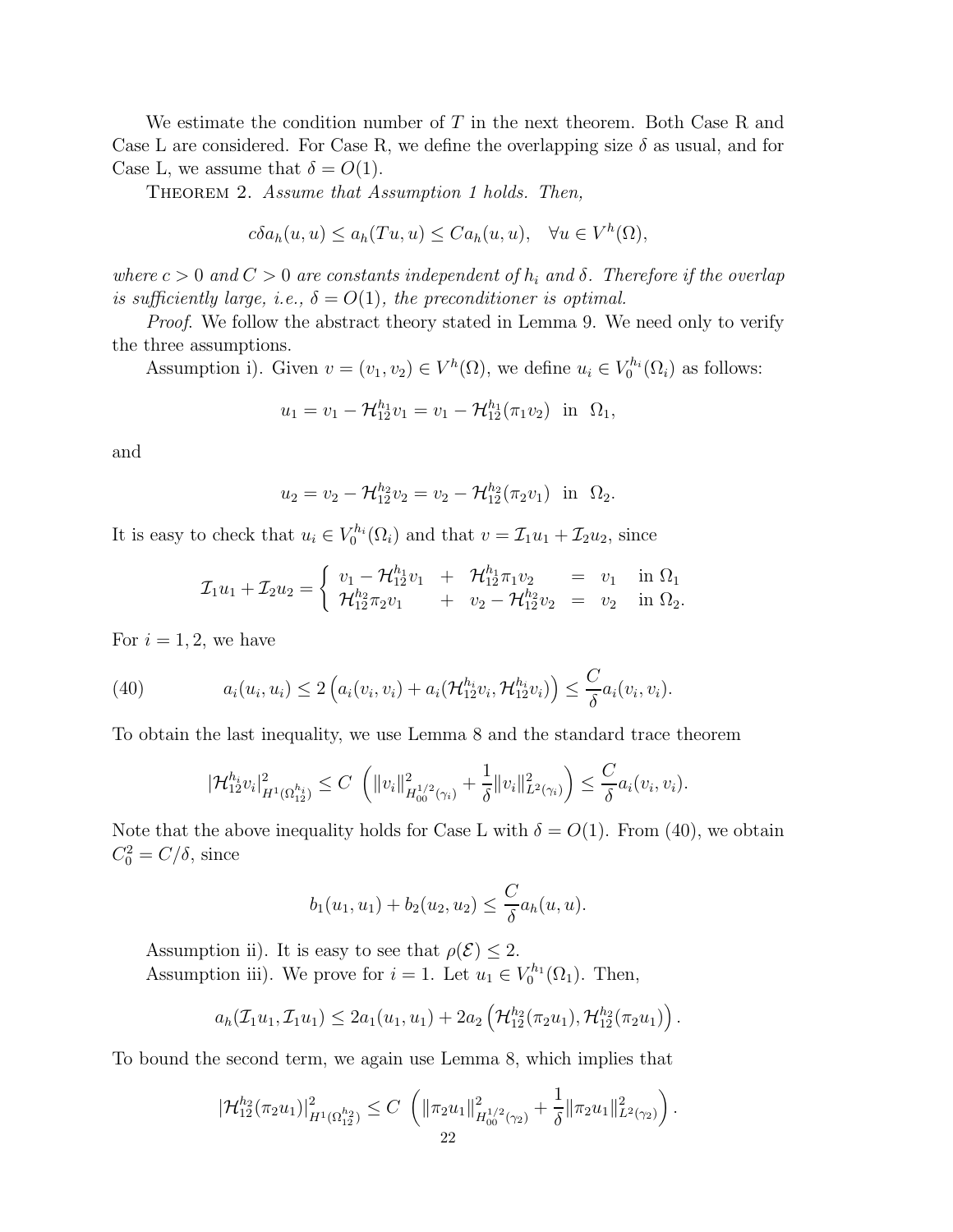To bound  $\|\pi_2 u_1\|_{H_{00}^{1/2}(\gamma_2)}$ , we apply the  $H_{00}^{1/2}$  stability result of Lemma 5

$$
\|\pi_2 u_1\|_{H_{00}^{1/2}(\gamma_2)}^2 \leq C \|u_1\|_{H_{00}^{1/2}(\gamma_2)}^2 \leq C a_1(u_1, u_1).
$$

To bound  $\|\pi_2 u_1\|_{L^2(\gamma_2)}$ , we use the  $L^2$  stability result of Lemma 5

$$
\|\pi_2 u_1\|_{L^2(\gamma_2)}^2 \le C \|u_1\|_{L^2(\gamma_2)}^2
$$

and use the fact that  $u_1$  vanishes on  $\gamma_1$  and Lemma 6 we have

$$
||u_1||_{L^2(\gamma_2)}^2 \le C\delta \ b_1(u_1, u_1).
$$

Therefore  $\omega = C$ , which appears in the above inequality.  $\Box$ 

REMARK 7.1. We remark that if the overlap is sufficiently large, i.e.,  $\delta = O(1)$ , then the algorithm is optimal in the sense that the convergence rate is independent of the mesh parameters  $h_1$  and  $h_2$ . The large overlap condition is satisfied automatically for Case L.

**7.2. An additive Schwarz method based on the trivial extension (ASTE).** We propose another additive Schwarz method in which the harmonic extension operator used in the previous subsection is replaced by a trivial zero extension. This method is computationally cheaper and easier to implement. Let us recall the definition of the trivial extension operators. For  $i = 1, 2$ , let  $\mathcal{E}_i r^i : V^{h_i}(\gamma_i) \to V^{h_i}(\Omega_i)$  be the zero extension of  $r^i$  to  $\Omega_i$ , i.e.,  $\mathcal{E}_i r^i = r^i$  at the nodes  $a_2^i, a_3^i, \dots, a_{m_i-1}^i$ , and  $\mathcal{E}_i r^i$ equals to zero at the remaining nodes of  $\mathcal{T}^{h_i}$ .

The subspace decomposition is given by

$$
V^h = \hat{\mathcal{I}}_1 V_1 + \hat{\mathcal{I}}_2 V_2, \quad V_1 = V_0^{h_1}(\Omega_1), \quad V_2 = V_0^{h_2}(\Omega_2),
$$

where the interpolation operator  $\hat{\mathcal{I}}_1: V_0^{h_1}(\Omega_1) \to V^h(\Omega)$  is given as follows: For  $v_1 \in V_0^{h_1}(\Omega_1)$ , we define  $\hat{\mathcal{I}}_1 v_1 \in V^h(\Omega)$  by

$$
\hat{\mathcal{I}}_1 v_1 = \begin{cases} v_1 & in & \Omega_1 \\ \pi_2 v_1 & on & \gamma_2 \\ \mathcal{E}_2 \pi_2 v_1 & in & \Omega_2 \end{cases}
$$

and the interpolation operator  $\hat{\mathcal{I}}_2: V_0^{h_2}(\Omega_2) \to V^h(\Omega)$  is given as follows: For  $v_2 \in$  $V_0^{h_2}(\Omega_2)$ , we define  $\hat{\mathcal{I}}_2v_2 \in V^h(\Omega)$  by

$$
\hat{\mathcal{I}}_2 v_2 = \begin{cases} v_2 & in & \Omega_2 \\ \pi_1 v_2 & on & \gamma_1 \\ \mathcal{E}_1 \pi_1 v_2 & in & \Omega_1. \end{cases}
$$

The bilinear forms  $b_i(u_i, v_i) : V_0^{h_i}(\Omega_i) \times V_0^{h_i}(\Omega_i) \to \Re, \ i = 1, 2$ , are defined the same as in (38). We define the projection operator  $\hat{T}_i : V^h(\Omega) \to V_0^{h_i}(\Omega_i), i = 1, 2$ , by

$$
b_i(\hat{T}_i u, v) = a_h(u, \hat{T}_i v), \quad \forall v \in V_0^{h_i}(\Omega_i).
$$
  
23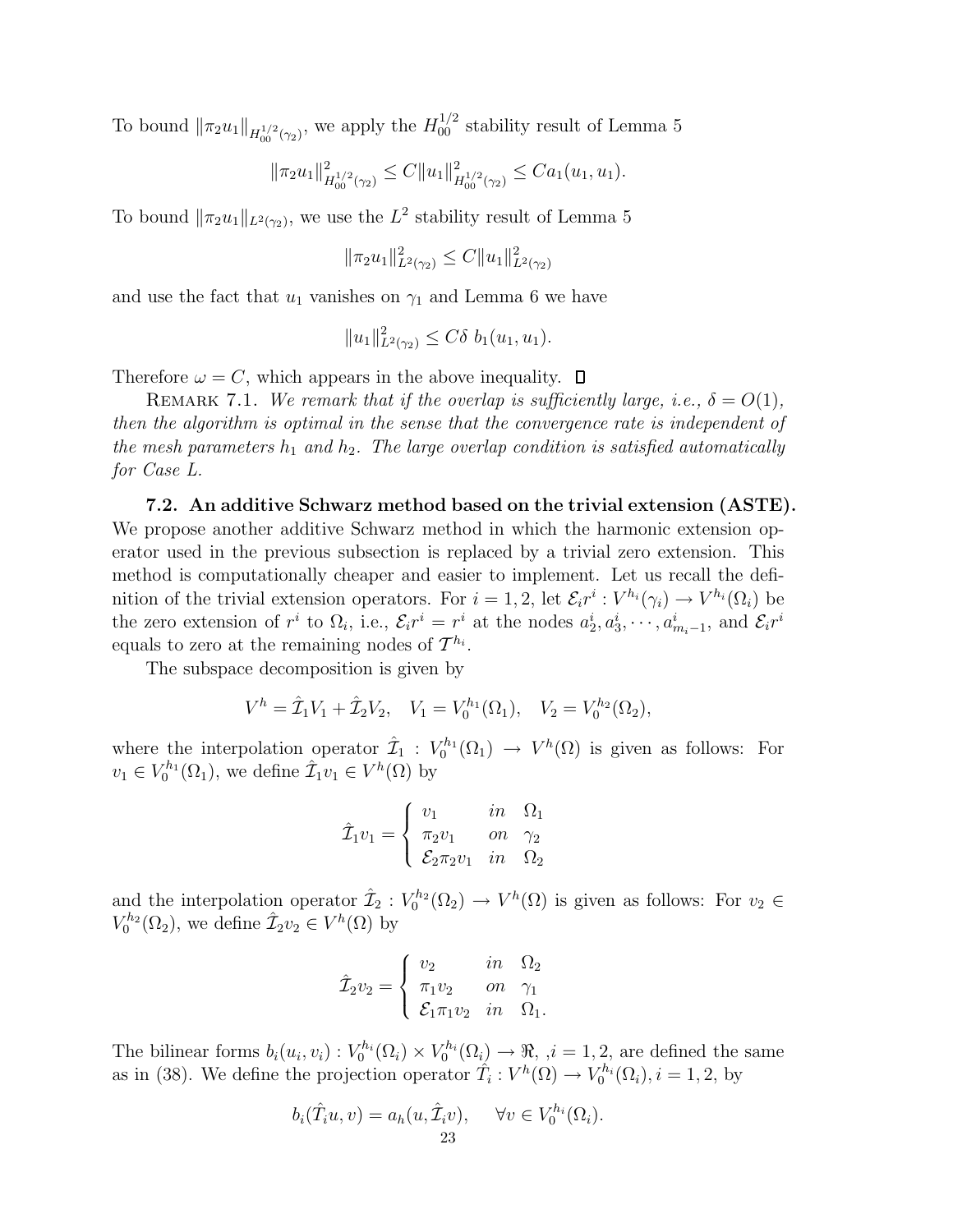Now we define the operator  $T_i = \hat{\mathcal{I}}_i \hat{T}_i : V^h(\Omega) \to V^h(\Omega)$ , and let  $T = T_1 + T_2$ . The spectral bounds of  $T$  are estimated in the following theorem. Again, for Case L, we assume  $\delta = O(1)$ .

THEOREM 3. Assume that Assumption 1 holds, and let  $h = \min\{h_1, h_2\}$ . Then,

$$
cha_h(u, u) \le a_h(Tu, u) \le C \frac{\delta}{h}a_h(u, u), \quad \forall u \in V^h(\Omega),
$$

where  $c > 0$  and  $C > 0$  are constants independent of  $h_i$  and  $\delta$ .

Proof. We only need to verify the assumptions in Lemma 9.

Assumption i). Given  $v = (v_1, v_2) \in V^h(\Omega)$ , we define  $u_i \in V_0^{h_i}(\Omega_i)$  as follows:

$$
u_1 = v_1 - \mathcal{E}_1 v_1 = v_1 - \mathcal{E}_1(\pi_1 v_2) \text{ in } \Omega_1,
$$

and

$$
u_2 = v_2 - \mathcal{E}_2 v_2 = v_2 - \mathcal{E}_2(\pi_2 v_1) \text{ in } \Omega_2.
$$

It is easy to check that  $u_i \in V_0^{h_i}(\Omega_i)$ , and that  $u = \hat{\mathcal{I}}_1 u_1 + \hat{\mathcal{I}}_2 u_2$ . It is straightforward to show that

$$
b_i(u_i, u_i) \leq \frac{C}{h_i} a_i(v_i, v_i) \leq \frac{C}{h_i} a_h(v, v)
$$

and therefore  $C_0^2 = C/h$ .

Assumption ii). It is easy to see that  $\rho(\mathcal{E}) \leq 2$ .

Assumption iii). We only discuss the case  $i = 1$ . Let  $u_1 \in V_0^{h_1}(\Omega_1)$ . Then,

$$
a_h(\hat{\mathcal{I}}_1u_1,\hat{\mathcal{I}}_1u_1) \leq 2\left(a_1(u_1,u_1) + a_2(\mathcal{E}_2(\pi_2u_1),\mathcal{E}_2(\pi_2u_1))\right).
$$

Using an inverse inequality and the  $L^2$  stability result of Lemma 5, we obtain

$$
a_2\left(\mathcal{E}_2(\pi_2 u_1), \mathcal{E}_2(\pi_2 u_1)\right) \leq \frac{C}{h_2} \|\pi_2 u_1\|_{L^2(\gamma_2)}^2 \leq \frac{C}{h_2} \|u_1\|_{L^2(\gamma_2)}^2.
$$

Recall the fact that  $u_1 = 0$  on  $\gamma_1$ , and using Lemma 6, we have

$$
||u_1||_{L^2(\gamma_2)}^2 \leq C\delta |u_1|_{H^1(\Omega_1 \cap \Omega_2)}^2.
$$

Note that for Case L,  $\delta$  can be replaced by 1. Therefore,

$$
a_h(\hat{\mathcal{I}}_1 u_1, \hat{\mathcal{I}}_1 u_1) \leq C \frac{\delta}{h_2} b_1(u_1, u_1).
$$

Similarly, we can get

$$
a_h(\hat{\mathcal{I}}_2 u_2, \hat{\mathcal{I}}_2 u_2) \leq C \frac{\delta}{h_1} b_2(u_2, u_2).
$$

Thus, we can take  $\omega = C \delta / h$ .  $\Box$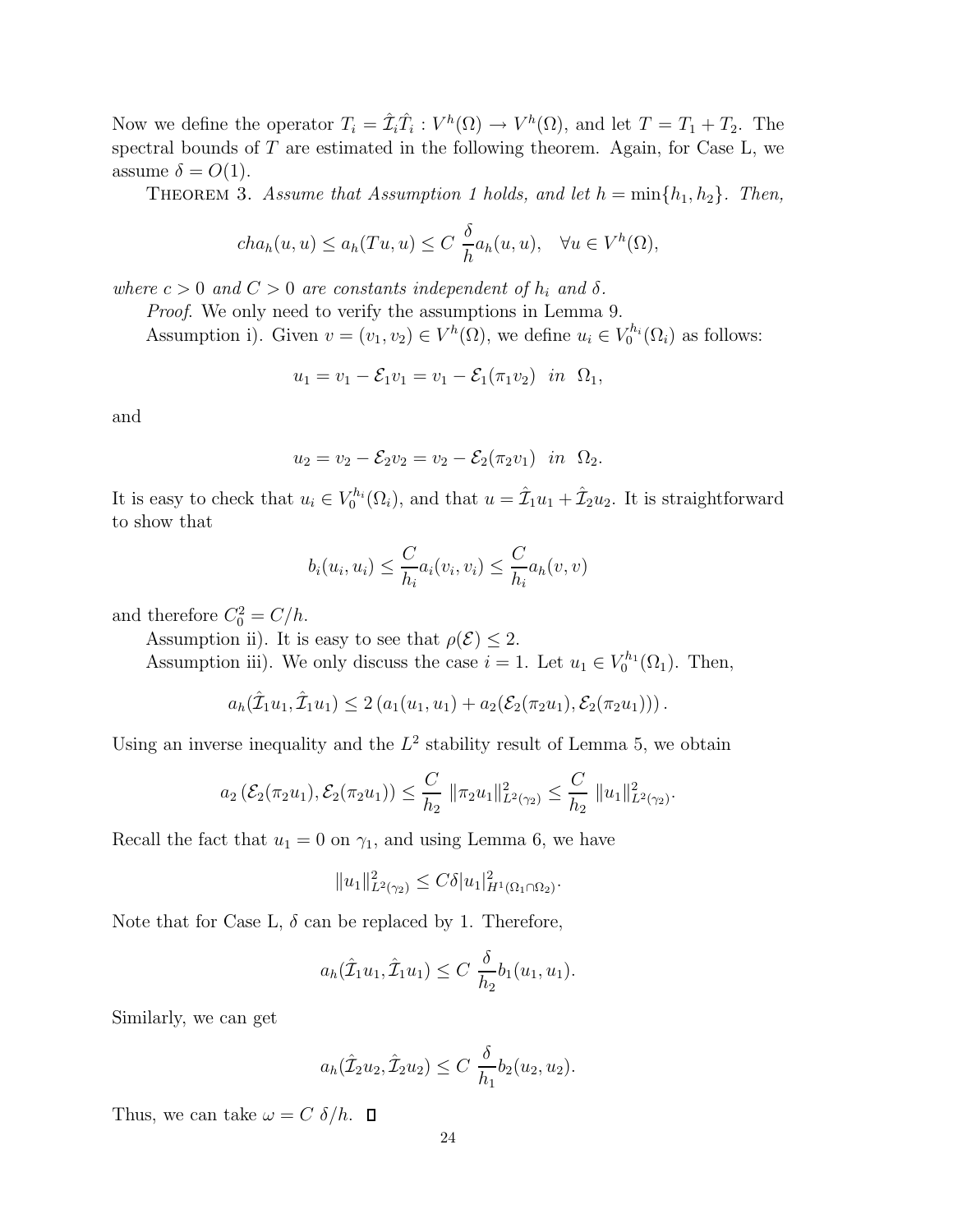REMARK 7.2. The algorithm is not optimal, and both lower and upper bounds are dependent on h and the overlapping size  $\delta$ . But, the algorithm is easy to implement. A slightly improved version of the algorithm is given in the next subsection. A comparison with ASHE is given in the numerical examples section.

REMARK 7.3. The upper bound depends on  $\delta$  in a rather bad way, i.e., it increases when the overlap increases. This also shows up in the numerical examples.

REMARK 7.4. We note however that the lower bound for Case R can be improved from Ch to  $Ch/(1-\delta)$  for large overlap. For the proof we use (32) to obtain

$$
|\mathcal{E}_1 v_1|_{H^1(\Omega_1)}^2 \leq C \frac{1}{h_1} \|v_1\|_{L^2(\gamma_1)}^2 \leq C \frac{1}{h_1} \|v_2\|_{L^2(\gamma_1)}^2 \leq C \frac{1-\delta}{h_1} \|v_2\|_{H^1(\Omega \setminus \Omega_1)}.
$$

**7.3. A method based on a modified trivial extension (ASTE1).** Both of the upper and lower bounds of ASTE depend on the mesh parameters. Here we propose a modification of the bilinear form  $b_i(\cdot, \cdot)$  and as a result the upper bound becomes independent of the mesh parameters. We assume the subspace decomposition is the same as in the previous subsection. Here we modify the bilinear forms, i.e.,  $b_i(u_i, v_i): V_0^{h_i}(\Omega_i) \times V_0^{h_i}(\Omega_i) \to \Re, \ i = 1, 2$ , are now defined by:

$$
b_1(u_1, u_1) \equiv \left(1 + \frac{h_1}{h_2}\right) a_1(u_1, u_1) + \frac{h_1}{h_2} \sum_{x \in D_2^{h_1}} u_1^2(x),
$$

and

$$
b_2(u_2, u_2) \equiv \left(1 + \frac{h_2}{h_1}\right) a_2(u_2, u_2) + \frac{h_2}{h_1} \sum_{x \in D_1^{h_2}} u_2^2(x).
$$

Here  $D_j^{h_i}$   $(i \neq j)$  denotes the set of mesh points x in the triangulation  $\mathcal{T}^{h_i}$ , such that

 $supp(x) \cap \gamma_i \neq \emptyset.$ 

We define the projection operator  $\tilde{T}_i : V^h(\Omega) \to V_0^{h_i}(\Omega_i), i = 1, 2$ , by

$$
b_i(\tilde{T}_i u, v) = a_h(u, \tilde{T}_i v), \quad \forall v \in V_0^{h_i}(\Omega_i).
$$

Now we define the operator  $T_i = \hat{\mathcal{I}}_i \tilde{T}_i : V^h(\Omega) \to V^h(\Omega)$ , and let  $T = T_1 + T_2$ .

THEOREM 4. Assume that Assumption 1 holds, then

$$
c\left(\frac{1}{h_1}+\frac{1}{h_2}\right)^{-1}a_h(u,u)\leq a_h(Tu,u)\leq Ca_h(u,u), \quad \forall u\in V^h(\Omega),
$$

where  $c > 0$  and  $C > 0$  are constants independent of  $h_i$  and  $\delta$ .

Proof. We exam the assumptions in Lemma 9.

Assumption i) Given  $v = (v_1, v_2) \in V^h(\Omega)$  we define  $u_i \in V_0^{h_i}(\Omega_i)$  as follows:

$$
u_1 = v_1 - \mathcal{E}_1 v_1 = v_1 - \mathcal{E}_1 (\pi_1 v_2) \text{ in } \Omega_1,
$$
  
25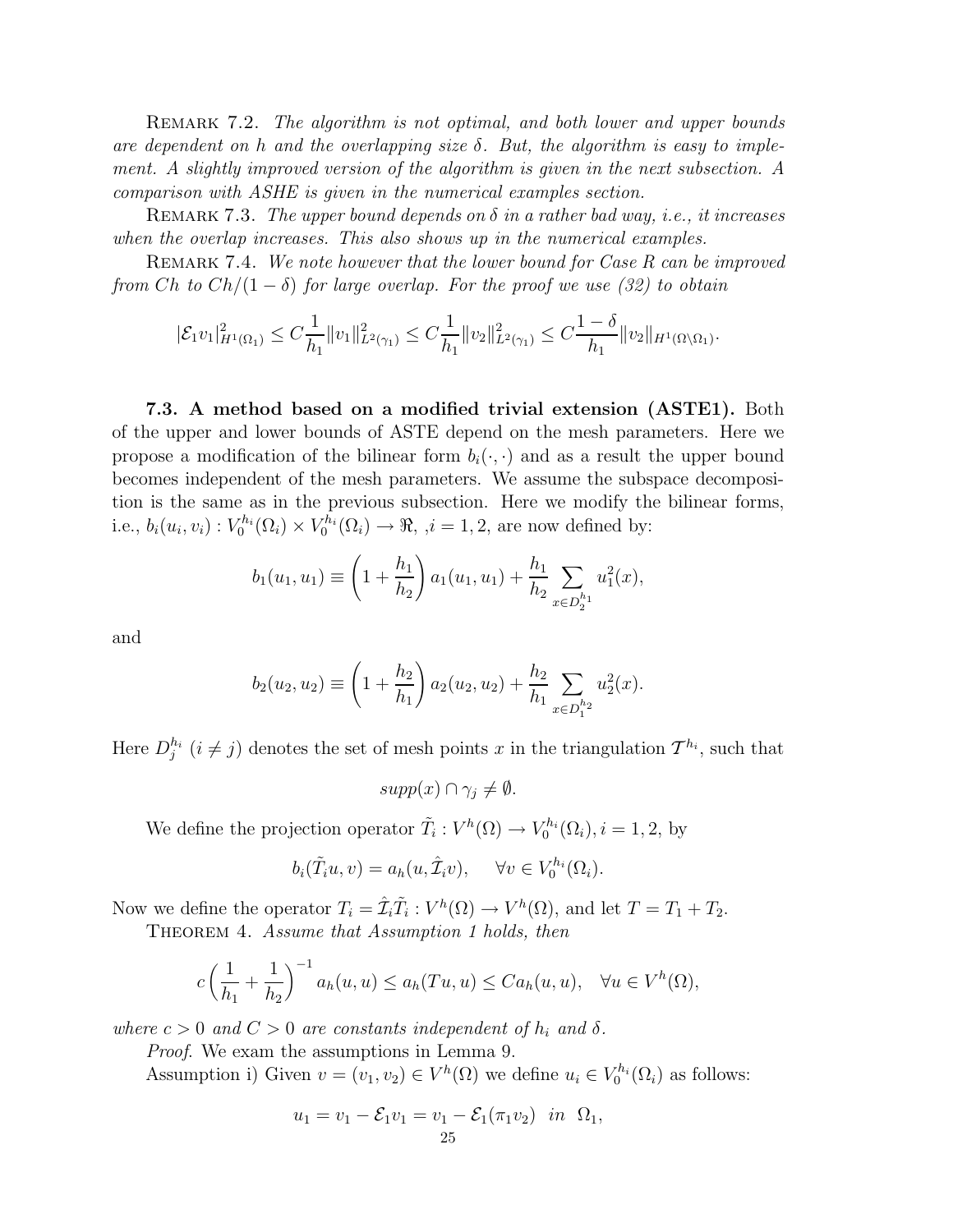and

$$
u_2 = v_2 - \mathcal{E}_2 v_2 = v_2 - \mathcal{E}_2(\pi_2 v_1) \text{ in } \Omega_2.
$$

We have

$$
b_1(u_1, u_1) \le 2\left(1 + \frac{h_1}{h_2}\right) \left(a_1(v_1, v_1) + a_1(\mathcal{E}_1 v_1, \mathcal{E}_1 v_1)\right) + \frac{h_1}{h_2} \sum_{D_2^{h_1}} v_1^2(x)
$$
  

$$
\le C\left(1 + \frac{h_1}{h_2}\right) \left(a_1(v_1, v_1) + \frac{1}{h_1}||v_1||_{L^2(\gamma_1)}^2\right)
$$
  

$$
+ \frac{C}{h_2} \left(||v_1||_{L^2(\gamma_2)}^2 + ||v_1||_{L^2(\gamma_2^+)}^2\right),
$$

where  $\gamma_2^+$  and  $\gamma_2^-$  are the lines parallel to  $\gamma_2$  and contain the nodal points of  $D_2^{h_1}$ . Using the standard trace theorem, we have

$$
b_1(u_1, u_1) \le C\left(\frac{1}{h_1} + \frac{1}{h_2}\right) a_1(v_1, v_1).
$$

And similarly

$$
b_2(u_2, u_2) \le C\left(\frac{1}{h_1} + \frac{1}{h_2}\right) a_2(v_2, v_2).
$$

Adding these estimates, we get

$$
b_1(u_1, u_1) + b_2(u_2, u_2) \le C\left(\frac{1}{h_1} + \frac{1}{h_2}\right) a_h(u, u).
$$

Therefore,  $C_0^2 = C(\frac{1}{h_1} + \frac{1}{h_2})$ .

Assumption ii).  $\rho(\mathcal{E}) \leq 2$ . Assumption (iii). For  $u_1 \in V_0^{h_1}(\Omega_1)$ , and using the  $L^2$  stability of Lemma 5

$$
a_h(\hat{\mathcal{I}}_1 u_1, \hat{\mathcal{I}}_1 u_1) \leq 2a_1(u_1, u_1) + C \frac{1}{h_2} ||u_1||^2_{L^2(\gamma_2)}.
$$

Now we use inequality (33) for a strip  $D_2^{h_1}$  of width  $2h_1$ , i.e.,

$$
||u_1||_{L^2(\gamma_2)}^2 \le C\left(h_1|u_1|_{H^1(D_2^{h_1})}^2 + \frac{1}{h_1}||u_1||_{L^2(D_2^{h_1})}^2\right)
$$

to obtain

$$
a_h(\hat{\mathcal{I}}_1 u_1, \hat{\mathcal{I}}_1 u_1) \leq C \left( \left( 1 + \frac{h_1}{h_2} \right) a_1(u_1, u_1) + \frac{h_1}{h_2} \sum_{D_2^{h_1}} u_1^2(x) \right) = C b_1(u_1, u_1).
$$

Similarly, we have

$$
a_h(\hat{\mathcal{I}}_2 u_1, \hat{\mathcal{I}}_2 u_2) \leq C b_2(u_2, u_2).
$$

Thus, we obtain  $\omega = C$ .  $\Box$ 

REMARK 7.5. Note that the bounds appear in the lemma are independent of the overlapping parameter  $\delta$ , even for Case R. Numerical examples given in the next section indeed show that increasing overlap does not decrease the number of iterations.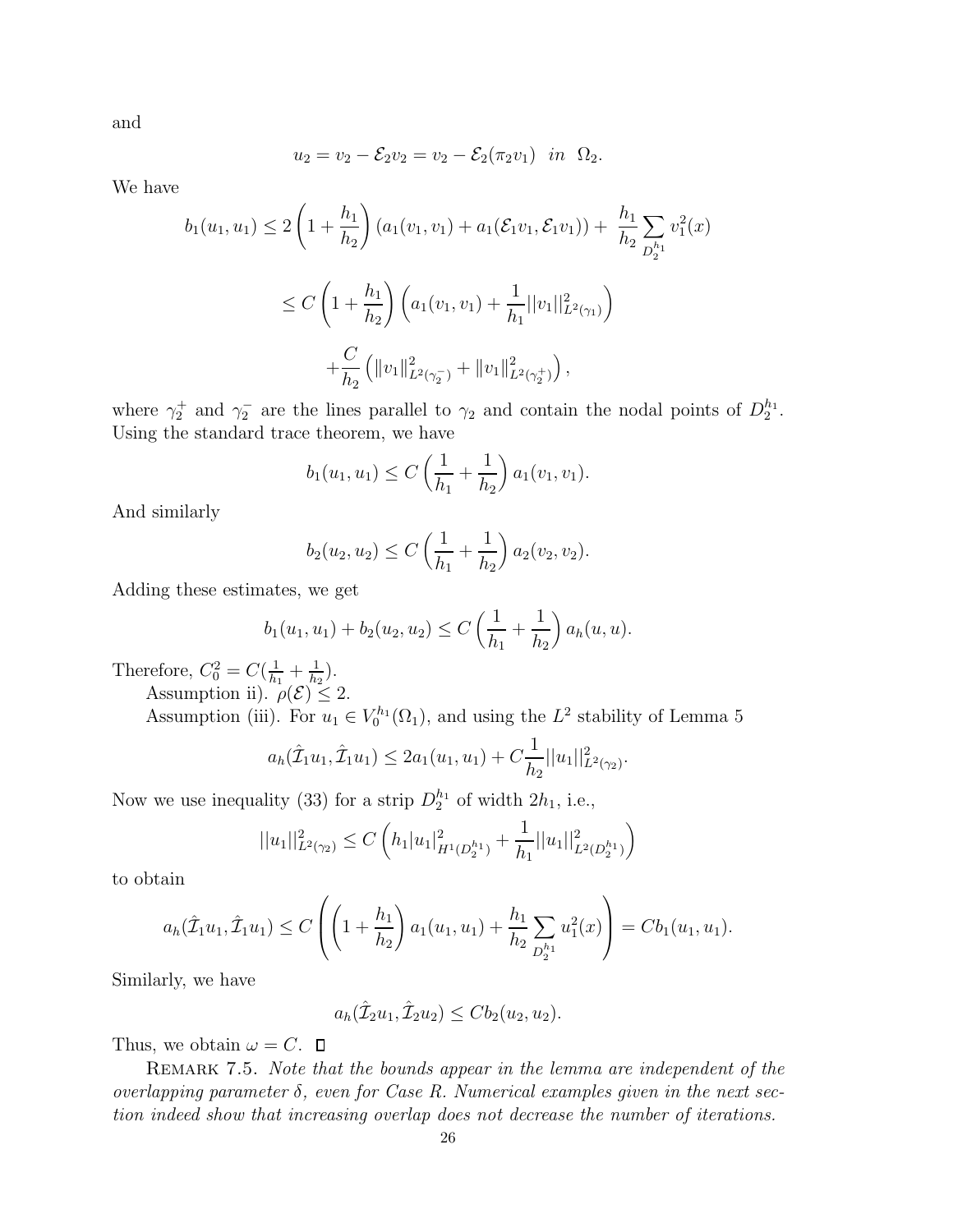**8. Numerical Results: Preconditioning.** In this section, we present some numerical results concerning the convergence rate of the preconditioned conjugate gradient(PCG) methods. We are particularly interested in the dependence of the algorithms on the mesh parameters  $h_1$  and  $h_2$ , and the overlapping size  $\delta$ . All tests are for Case R.

In Table 4, we present the number of PCG iterations and the condition number of the preconditioned system for each of the three algorithms, plus the case when no preconditioner is used. We stop the iteration when the initial preconditioned residual is reduced by a factor of  $10^{-12}$ . The initial grids are  $6 \times 5$  and  $5 \times 4$ , and the grids are refined simultaneously for up to  $l = 5$  times. The overlapping size is fixed at  $\delta = 0.45$ . It can be seen clearly that the number of iterations for ASHE stays as a constant, however all other methods have some dependence of the refinement level. The modified method ASTE1 is considerably better than ASTE.

TABLE 4

A comparison of four methods in terms of the iteration numbers and condition numbers, given in (). The initial grids are  $6 \times 5$  and  $5 \times 4$ . The overlap is fixed at  $\delta = 0.45$ . *l* is the level of refinement.

|       | no prec     | ASHE    | ASTE      | ASTE1    |
|-------|-------------|---------|-----------|----------|
| $l=0$ | 27(15.8)    | 14(3.0) | 17(3.7)   | 19(3.8)  |
| $l=1$ | 60(73.5)    | 14(2.2) | 22(6.5)   | 21(5.5)  |
| $l=2$ | 121(310.95) | 14(2.6) | 28(14.8)  | 26(9.4)  |
| $l=3$ | 241(1270.)  | 14(2.5) | 37(38.2)  | 31(17.3) |
| $l=4$ | 472(5132)   | 13(2.5) | 54(118.4) | 39(33.1) |
| $l=5$ | 916(20621)  | 13(2.5) | 85(404.4) | 52(64.6) |

In the second set of tests, we fix the mesh sizes and vary the overlapping parameter δ. As predicted by our theory, ASHE gets better when the overlap becomes larger. The other two preconditioners do not share this property. The results can be found in Table 5. We should mention that although ASTE and ASTE1 do not perform as well as ASHE they still have practical value since they are much easier to implement.

**9. Concluding remarks.** In the first part of the paper, we introduce a mortar finite element method defined on overlapping non-matching grids. An optimal accuracy theory is provided for the two-subdomain cases. When a geometrical condition is satisfied we prove that the accuracy is independent of the overlap, as well as the ratio of the subdomain mesh sizes. In the second part of the paper, we study three additive overlapping Schwarz preconditioning techniques. One of the preconditioners, based on the local harmonic extension, is optimal in the sense that the convergence rate of the corresponding PCG method is independent of the mesh parameters  $h_1$ and  $h_2$ . Much more work needs to be done in the area of overlapping mortar element methods, such as extending the methods and theory to the case when more than two subdomains overlap, and to three dimensional problems.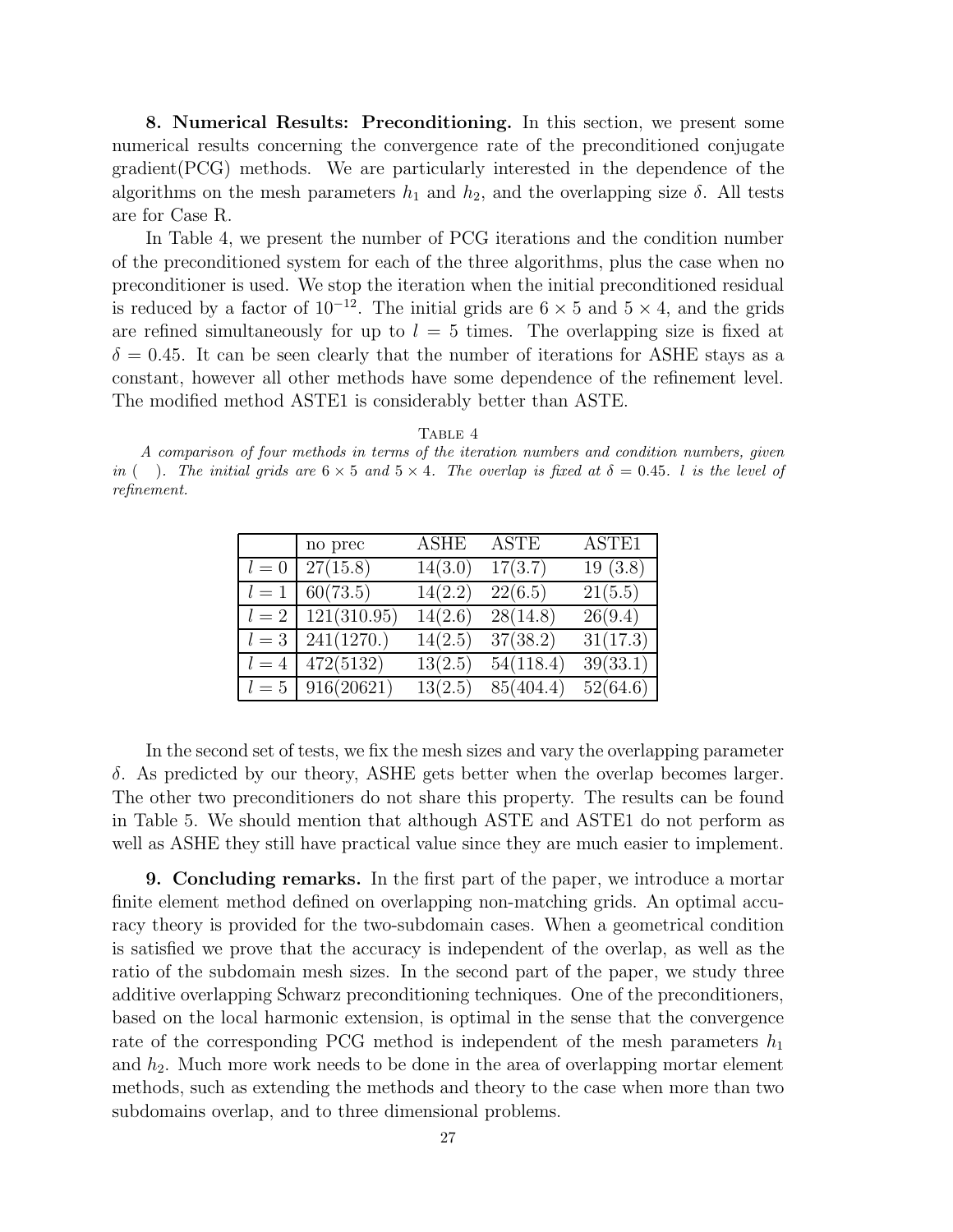TABLE 5

Verifying the overlapping size. The mesh sizes are  $h_1 = 0.2/2^5$  and  $h_2 = 0.25/2^5$ . The actual meshes are  $(160 + ovlp) \times 160$  and  $(128 + ovlp) \times 128$ . Note that  $ovlp = 32$  is the same as  $\delta = 0.45$ .

|             | no prec    | ASHE     | ASTE      | ASTE1     |
|-------------|------------|----------|-----------|-----------|
| $ovlp = 1$  | 751(14418) | 50(74.4) | 61(116.0) | 44(101.0) |
| $ovlp = 2$  | 759(14585) | 32(27.3) | 65(158.8) | 53(99.0)  |
| $ovlp = 4$  | 774(14937) | 22(12.6) | 70(230.4) | 49(95.5)  |
| $ovlp = 8$  | 788(15702) | 17(6.1)  | 74(318.2) | 49(88.2)  |
| $ovlp = 16$ | 809(17364) | 15(3.3)  | 79(396.4) | 48(77.6)  |
| $ovlp = 32$ | 916(20621) | 13(2.5)  | 85(404.4) | 52(64.6)  |

#### REFERENCES

- [1] G. Abdoulaev, Y. Achdou, J. Hontand, Y. Kuznetsov, O. Pironneau and C. PRUD'HOMME, Non-matching grids for fluids, The Tenth International Conference on Domain Decomposition Methods for Partial Differential Equations, J. Mandel, C. Farhat and X.-C. Cai, eds, AMS, 1998. (to appear)
- [2] Y. ACHDOU, Y. MADAY AND O. WIDLUND, Méthod itérative de sous-structuration pour les  $'e\n *l'eme*nts avec *joints*, C. R. Acad. Sci. Paris, I,  $322(1996)$ , pp. 185–190.$
- [3] Y. ACHDOU, Y. MADAY, AND O. WIDLUND, *Iterative substructuring preconditioners for mortar* element methods in two dimensions, TR735, Department of Computer Science, Courant Institute of Mathematical Sciences, April, 1997.
- [4] Y. ACHDOU AND Y. KUZNETSOV, *Algorithms for the mortar element method*, Domain Decomposition Methods in Science and Engineering, R. Glowinski, J. Periaux, Z.-C. Shi and O. Widlund, eds, Wiley & Sons, 1997.
- [5] Y. ACHDOU, J. HONTAND AND O. PIRONNEAU, A mortar element method for fluids, Domain Decomposition Methods in Science and Engineering, R. Glowinski, J. Periaux, Z.-C. Shi and O. Widlund, eds, Wiley & Sons, 1997.
- [6] F. BEN BELGACEM, The mortar finite element method with Lagrange multipliers, Numer. Math., 1998. (to appear)
- [7] C. Bernardi, Y. Maday, and A. Patera, A new nonconforming approach to domain decomposition: The mortar element method, in College de France Seminar, H. Brezis and J. Lions, eds., Pitman, 1990.
- [8] D. Blake, Application of unstructured grid domain decomposition techniques to overset grids, Proceedings of the Eighth SIAM Conference on Parallel Processing for Scientific Computing, SIAM, 1997.
- [9] J. H. BRAMBLE AND J. XU, Some estimates for a weighted  $l^2$  projection, Math. Comp., 56 (1991), pp. 463–476.
- [10] X.-C. CAI, T. MATHEW AND M. SARKIS, *Discretization and solution of elliptic problems on* overlapping non-matching grids with Schwarz alternating methods, in preparation.
- [11] M. Casarin, Schwarz Preconditioners for Spectral and Mortar Finite Element Methods with Applications to Incompressible Fluids, PhD thesis, Courant Institute of Mathematical Sciences, 1996.
- [12] M. CASARIN AND O. WIDLUND, A hierarchical preconditioner for the mortar finite element method, ETNA 4 (1996), pp. 75–88.
- [13] G. Chesshire and W. Henshaw, Composite overlapping meshes for the solution of partial differential equations, J. Comp. Phy., 90 (1990), pp. 1-64.
- [14] P. CIARLET, The Finite Element Methods for Elliptic Problems, Noth-Holland Publishing Company, Amsterdam, 1989.